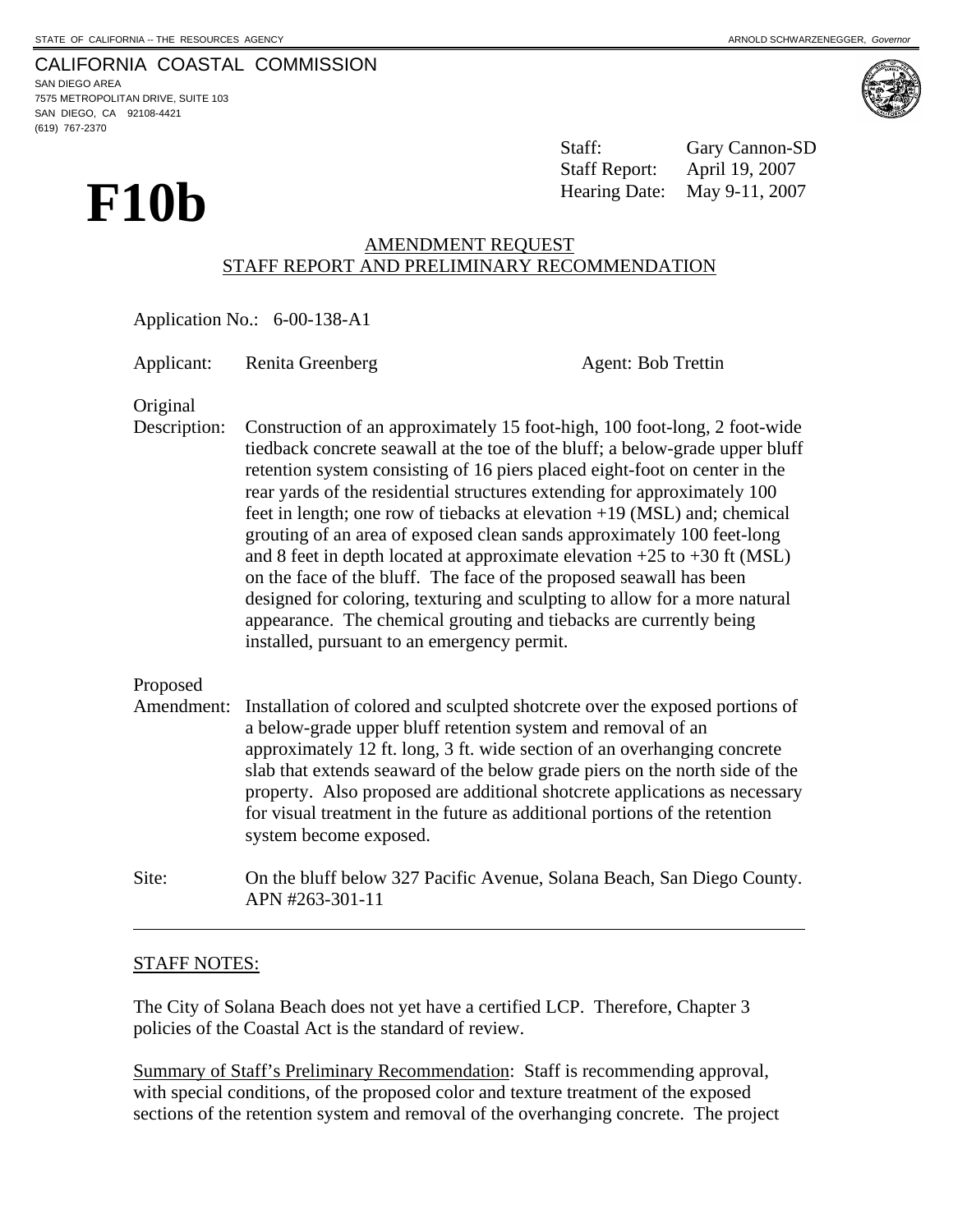will serve to mitigate the adverse visual impacts associated with the exposure of the upper bluff retention system that lies within the bluff. The subject development was constructed pursuant to emergency permits in approximately 2001. Subsequently the Commission approved a regular coastal development permit for that emergency work, however, the applicants of the regular permit have not yet satisfied the Special Conditions of approval and the permit has not been issued. The subject amendment request has been conditioned to require the applicant to satisfy the original permit conditions prior to release of the subject permit amendment. In addition, the project has been conditioned to require the applicant to remove all portions of concrete that hang over the edge of the upper bluff retention system, prohibits the use of clear glass in any proposed windscreen/fencing so as to inhibit bird strikes, requires the applicant to assume all risk associated with the project and notifies the applicant that all previous conditions of the original permit remain applicable.

Substantive File Documents: City of Solana Beach General Plan and Zoning Ordinance San Diego County LCP; Conditional Use Permit #17-00-20; "Preliminary Geotechnical Evaluation of Coastal Bluff 325 and 327 Pacific Avenue, Solana Beach" by Soil Engineering Construction dated June 26, 2000; "Alternative Analysis 325 and 327 Pacific Avenue" by Soil Engineering Construction (not dated); CDP Nos. 6-84-579/Valenta, 6-00-91-G/Kinzel,Greenberg; 6-00- 002/Gregg, Santina; 6-00-138/Kinzel, Greenberg and; 6-01-163-G/Kinzel, Greenberg

## I. PRELIMINARY STAFF RECOMMENDATION:

 $\overline{a}$ 

 $\overline{a}$ 

The staff recommends the Commission adopt the following resolution:

**MOTION:** *I move that the Commission approve the proposed amendment to Coastal Development Permit No.*  *6-00-138 pursuant to the staff recommendation.*

#### **STAFF RECOMMENDATION OF APPROVAL:**

Staff recommends a **YES** vote. Passage of this motion will result in approval of the amendment as conditioned and adoption of the following resolution and findings. The motion passes only by affirmative vote of a majority of the Commissioners present.

## **RESOLUTION TO APPROVE A PERMIT AMENDMENT:**

The Commission hereby approves the coastal development permit amendment on the grounds that the development as amended and subject to conditions, will be in conformity with the policies of Chapter 3 of the Coastal Act and will not prejudice the ability of the local government having jurisdiction over the area to prepare a Local Coastal Program conforming to the provisions of Chapter 3. Approval of the permit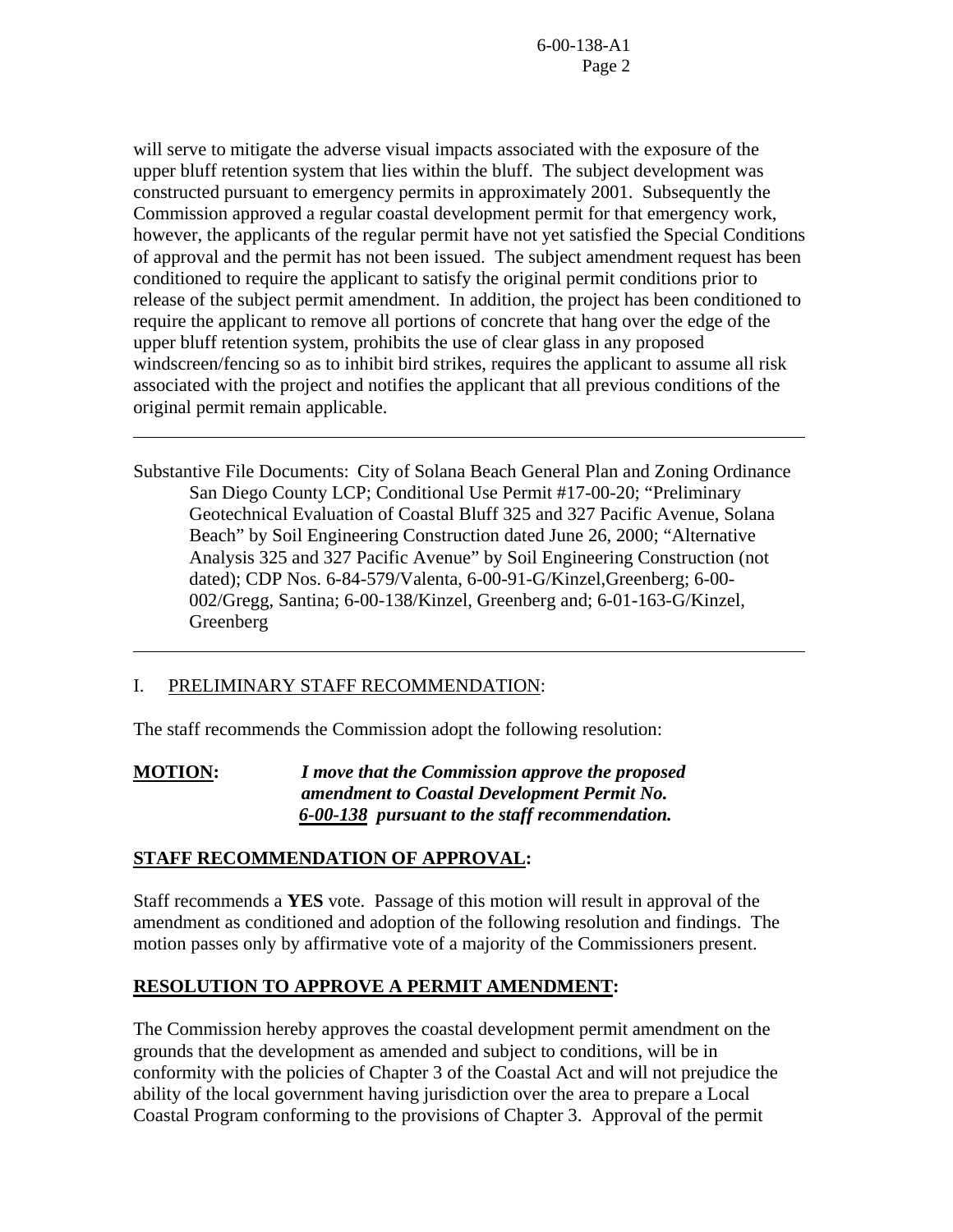amendment complies with the California Environmental Quality Act because either 1) feasible mitigation measures and/or alternatives have been incorporated to substantially lessen any significant adverse effects of the amended development on the environment, or 2) there are no feasible mitigation measures or alternatives that would substantially lessen any significant adverse impacts of the amended development on the environment.

### II. Standard Conditions.

See attached page.

## III. Special Conditions.

The permit is subject to the following conditions:

1. Revised Final Plans. **PRIOR TO ISSUANCE OF THE COASTAL DEVELOPMENT PERMIT AMENDMENT**, the applicant shall submit for review and written approval of the Executive Director final plans for the concrete covering of the exposed upper bluff retention system and removal of overhanging sections of concrete and Plexiglas wall. Said plans shall first be approved by the City of Solana Beach and be in substantial conformance with the submitted plans dated 8/23/06 by Soil Engineering Construction except that they shall be revised as follows:

- a. All portions of the overhanging sections of concrete seaward of the upper bluff retention system shall be removed.
- b. The Plexiglas windscreen located seaward of the existing upper bluff retention system shall be removed. Any replaced windscreen or other wall shall not exceed 42 inches in height and shall be installed 5 ft. landward of the bluff edge. Any Plexiglas or other glass wall shall be non-clear, tinted, frosted or incorporate other elements to inhibit bird strikes.

The permittee shall undertake the development in accordance with the approved plans. Any proposed changes to the approved plans shall be reported to the Executive Director. No changes to the plans shall occur without a Coastal Commission approved amendment to this coastal development permit unless the Executive Director determines that no amendment is legally required.

 2. Issuance of Original Permit. **WITHIN 90 DAYS OF COMMISSION ACTION AND PRIOR TO ISSUANCE OF THE COASTAL DEVELOPMENT PERMIT AMENDMENT**, the applicant shall satisfy all prior to issuance conditions of Coastal Development Permit #6-00-138.

 3. Storage and Staging Areas/Access Corridors. **PRIOR TO ISSUANCE OF THE COASTAL DEVELOPMENT PERMIT AMENDMENT**, the applicant shall submit to the Executive Director for review and written approval, final plans indicating the location of access corridors to the construction site and staging areas. The final plans shall indicate that: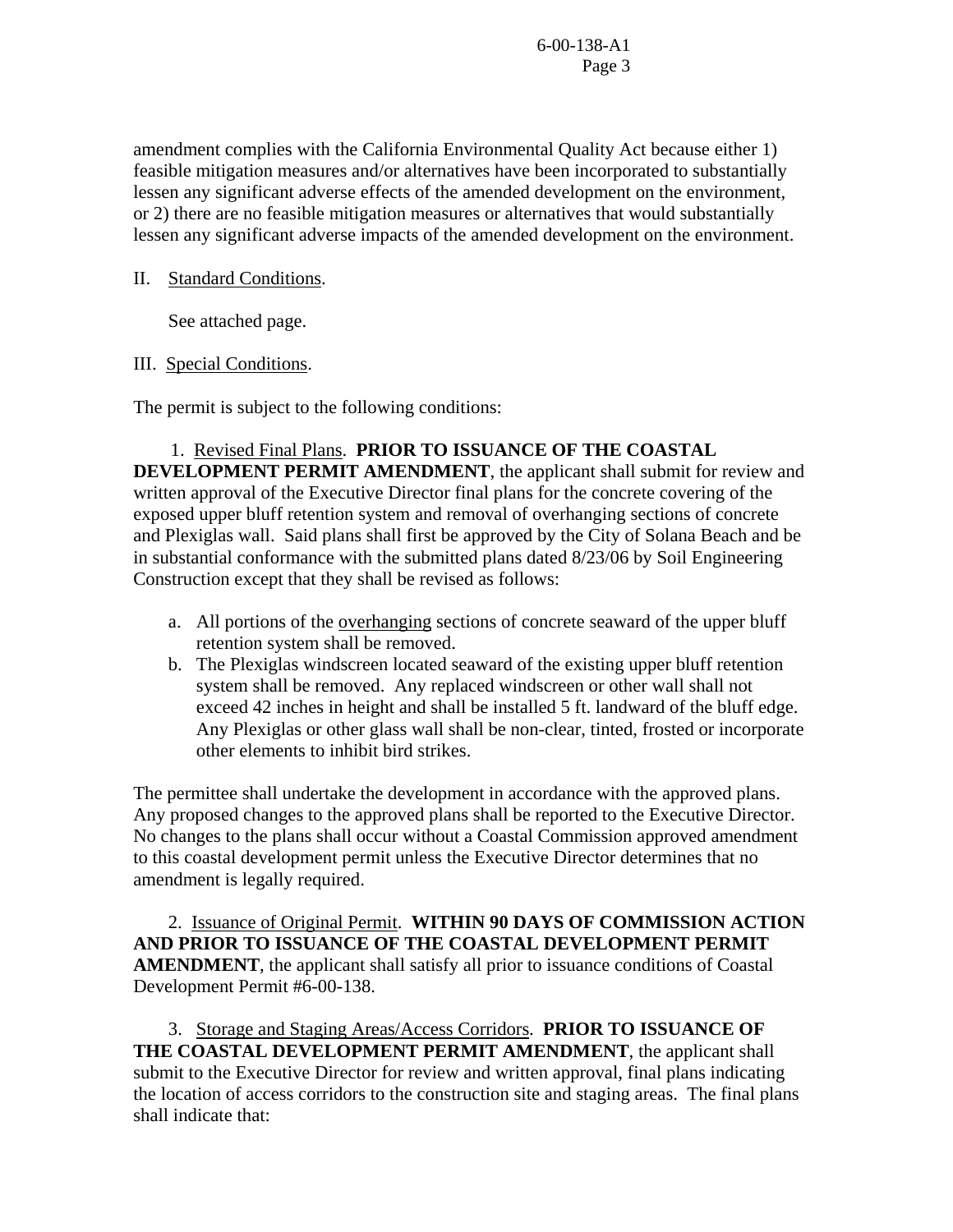- a. No overnight storage of equipment or materials shall occur on sandy beach or within Fletcher Cove public parking spaces. During the construction stages of the project, the permittee shall not store any construction materials or waste where it will be or could potentially be subject to wave erosion and dispersion. In addition, no machinery shall be placed, stored or otherwise located in the intertidal zone at any time, except for the minimum necessary to construct the seawall. Construction equipment shall not be washed on the beach or in the Fletcher Cove parking lot.
- b. Access corridors shall be located in a manner that has the least impact on public access to and along the shoreline.
- c. No work shall occur on the beach on weekends or holidays between Memorial Day weekend and Labor Day of any year.
- d. The applicant shall submit evidence that the approved plans/notes have been incorporated into construction bid documents. The staging site shall be removed and/or restored immediately following completion of the development.

The permittee shall undertake the development in accordance with the approved plans. Any proposed changes to the approved plans shall be reported to the Executive Director. No changes to the plans shall occur without a Coastal Commission approved amendment to this coastal development permit unless the Executive Director determines that no amendment is legally required.

 4. As-Built Plans/Photographs. Within 60 days following completion of the project, the permittee shall submit as-built plans of the approved structures and shall submit color photographs documenting the appearance of the structures as seen from beach below. In addition, within 60 days following completion of the project, the permittee shall submit certification by a registered civil engineer, acceptable to the Executive Director, verifying the structures have been constructed in conformance with the approved plans.

 5. Assumption of Risk, Waiver of Liability and Indemnity Agreement. By acceptance of this permit amendment, the applicant acknowledges and agrees (i) that the site may be subject to hazards from bluff collapse and erosion; (ii) to assume the risks to the applicant and the property that is the subject of this permit of injury and damage from such hazards in connection with this permitted development; (iii) to unconditionally waive any claim of damage or liability against the Commission, its officers, agents, and employees for injury or damage from such hazards; and (iv) to indemnify and hold harmless the Commission, its officers, agents, and employees with respect to the Commission's approval of the project against any and all liability, claims, demands, damages, costs (including costs and fees incurred in defense of such claims), expenses, and amounts paid in settlement arising from any injury or damage due to such hazards.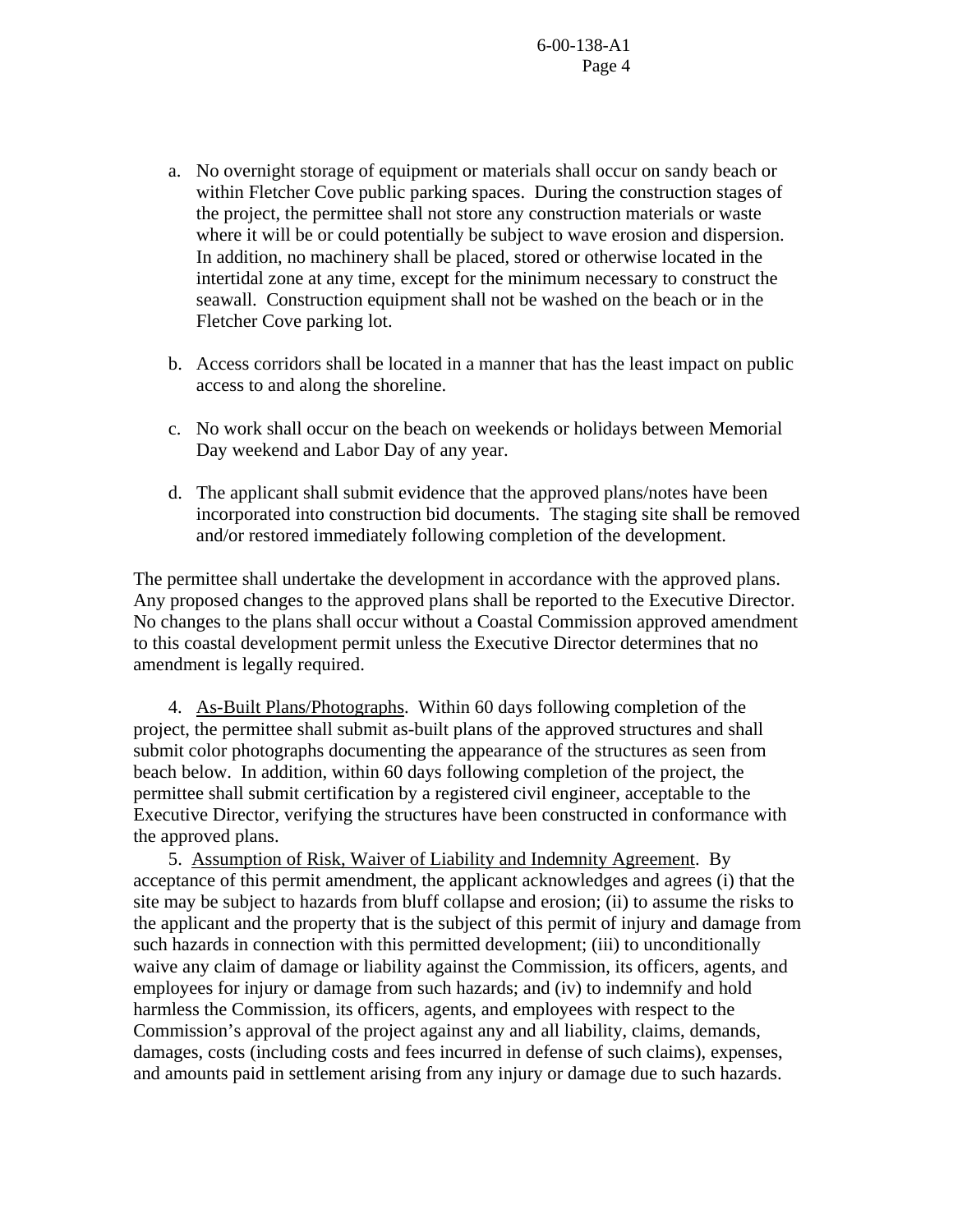6. Future Maintenance/Debris Removal. Within 15 days of completion of construction of the protective devices the permittee shall remove all debris deposited on the bluff, beach or in the water as a result of construction of shoreline protective devices. The permittee shall also be responsible for the removal of debris resulting from failure or damage of the shoreline protective devices in the future. In addition, the permittee shall maintain the permitted structures in its approved state. Any change in the design of the project or future coloring and texturing of exposed portions of the upper bluff retention system, beyond exempt maintenance as defined in Section 13252 of the California Code of Regulations to restore the structure to its original condition as approved herein, will require a coastal development permit. In addition, any amendment for future coloring and texturing of the exposed sections of the upper bluff retention must include the removal of any structures extending seaward over the edge of the upper bluff retention system. **However, in all cases, if after inspection, it is apparent that repair and maintenance is necessary, the permittee shall contact the Commission office to determine whether permits are necessary, and, if necessary, shall subsequently apply for a coastal development permit or permit amendment for the required maintenance.** 

7. Future Development. This permit is only for the development described in coastal development permit amendment No. 6-00-138-A1 Pursuant to Title 14 California Code of Regulations Section 13250(b)(6), the exemptions otherwise provided in Public Resources Code Section 30610(a) shall not apply. Accordingly, any future improvements to the shoreline protective devices, including but not limited to repair and maintenance identified as requiring a permit in Public Resources Code section 30610(d) and Title 14 California Code of Regulations section 13252(a)-(b), shall require an amendment to permit amendment No. 6-00-138-A1 from the California Coastal Commission or shall require an additional coastal development permit from the California Coastal Commission or from the applicable certified local government.

 8. Prior Conditions of Approval. All special conditions adopted by the Coastal Commission as part of the original permit action (Ref. CDP #6-00-138) remain in full force and effect.

 9. Construction Activities. If during construction, site conditions warrant changes to the approved plans (e.g., as a result of changed geologic conditions), the applicant shall contact the San Diego District office of the Coastal Commission immediately, prior to any changes to the project in the field. No changes to the project shall occur without a Coastal Commission approved amendment to this coastal development permit unless the Executive Director determines that no amendment is required.

10. Best Management Practices. **PRIOR TO THE ISSUANCE OF THE COASTAL DEVELOPMENT PERMIT**, the applicant shall submit for review and written approval of the Executive Director a Best Management Plan that effectively assures no shotcrete or other construction byproduct or debris will be allowed onto the bluff face, sandy beach and/or allowed to enter into coastal waters. During shotcrete application and removal of the concrete patio and Plexiglas windscreen specifically, the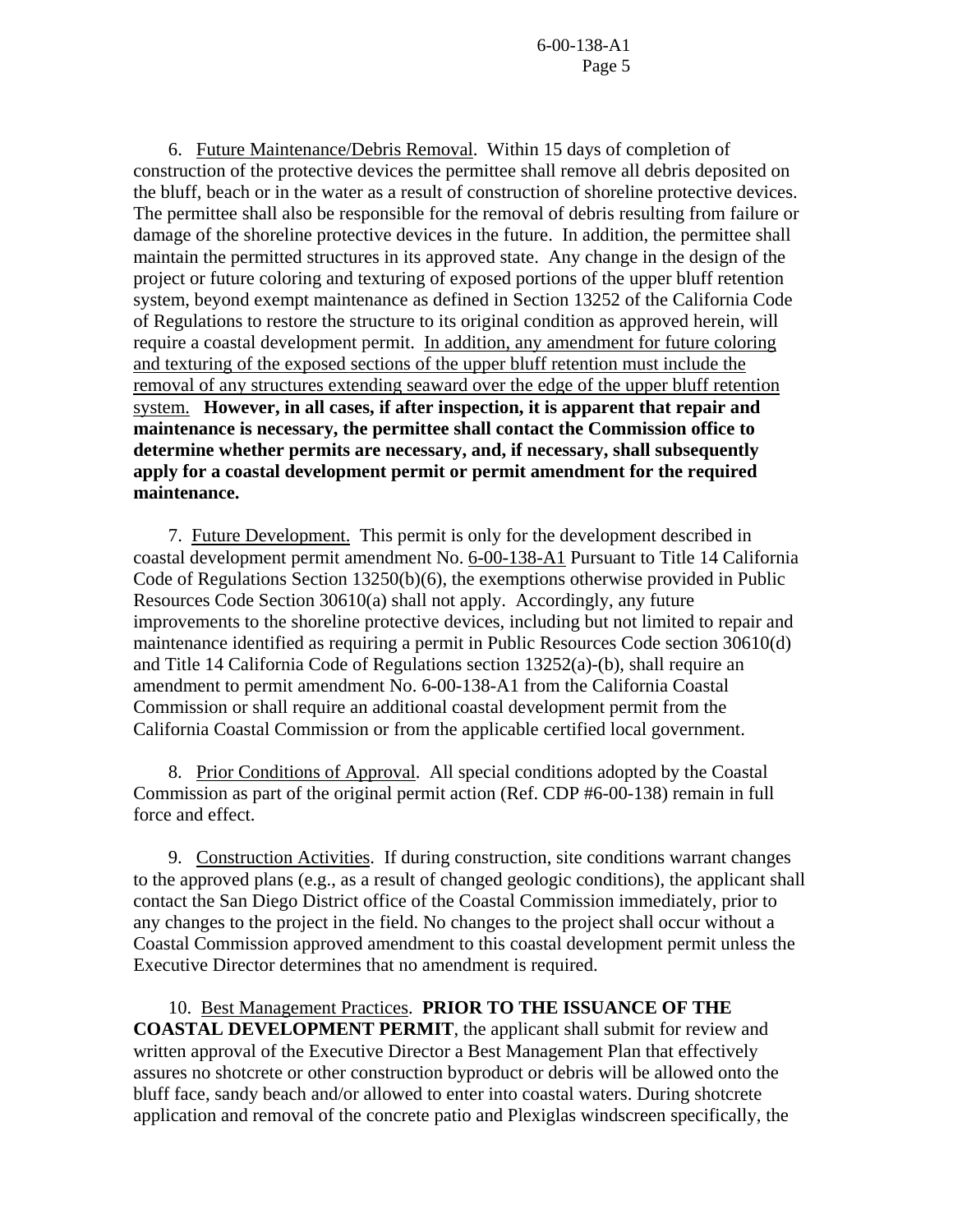Plan shall at a minimum provide for all shotcrete and other debris to be contained through the use of tarps or similar barriers that completely enclose the construction area and that prevent shotcrete and other debris from contact with bluff material, beach sands and/or coastal waters. All shotcrete and other construction byproduct shall be properly collected and disposed of off-site.

The applicant shall undertake the development in accordance with the approved Plan. Any proposed changes to the approved Plan shall be reported to the Executive Director. No changes to the Plan shall occur without a Coastal Commission approved amendment to this coastal development permit unless the Executive Director determines that no amendment is legally required.

11. Condition Compliance. **WITHIN 90 DAYS OF COMMISSION ACTION ON THIS COASTAL DEVELOPMENT AMENDMENT APPLICATION**, or within such additional time as the Executive Director may grant for good cause, the applicants shall satisfy all requirements specified in the conditions hereto that the applicants are required to satisfy prior to issuance of this permit amendment. Failure to comply with this requirement may result in the institution of enforcement action under the provisions of Chapter 9 of the Coastal Act.

### 12. Deed Restriction. **PRIOR TO ISSUANCE OF THE COASTAL**

**DEVELOPMENT PERMIT AMENDMENT**, the applicant shall submit to the Executive Director for review and approval, documentation demonstrating that the landowner has executed and recorded a deed restriction, in a form and content acceptable to the Executive Director: (1) indicating that, pursuant to this permit amendment, the California Coastal Commission has authorized development on the subject property, subject to terms and conditions that restrict the use and enjoyment of that property (hereinafter referred to as the "Standard and Special Conditions"); and (2) imposing all Standard and Special Conditions of this permit as covenants, conditions and restrictions on the use and enjoyment of the Property. The deed restriction shall include a legal description of the applicant's entire parcel or parcels. The deed restriction shall also indicate that, in the event of an extinguishment or termination of the deed restriction for any reason, the terms and conditions of this permit shall continue to restrict the use and enjoyment of the subject property so long as either this permit or the development it authorizes, or any part, modification, or amendment thereof, remains in existence on or with respect to the subject property.

#### III. Findings and Declarations.

The Commission finds and declares as follows:

1. Amendment Description. The proposed amendment request involves the construction of colored and textured shotcrete material to be placed over the exposed portions of an upper bluff retention system. In addition, the applicant is requesting to cut off an approximately 12 ft.-long, 3 ft. wide section of concrete patio area that currently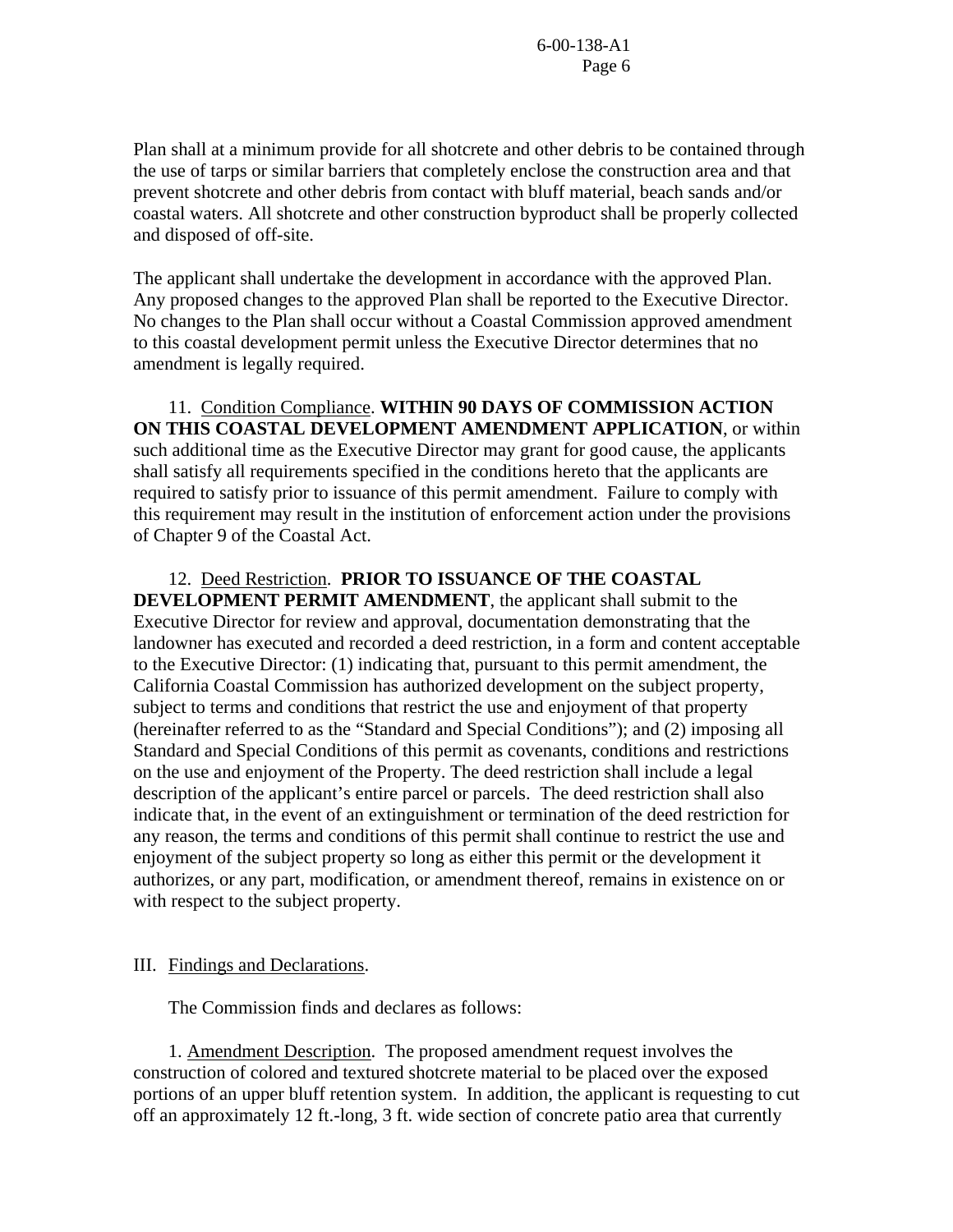overhangs and extends seaward over the bluff edge on the northern portion of the upper bluff retention system. Finally, the applicant is requesting that the subject amendment authorize any future color and texture applications that might be necessary in the future when additional portions of the upper bluff retention system become exposed.

The existing upper bluff retention system consists of nine concrete piers 40 ft. in depth placed eight-foot on center and capped by an approximately 4 ft. high concrete beam. The structure is located in the rear yard of the residential structure for approximately 50 feet in length along the western edge of the bluff. In addition, the applicant has constructed a cantilevered concrete patio three feet seaward of the upper bluff retention system and constructed an approximately 3 to 4 ft.-high Plexiglas wall along the western side of the concrete patio. Both the 3 ft. cantilevered concrete patio and the Plexiglas wall were constructed in violation of the terms and conditions of the original permit (Ref. CDP #6-00-138) which prohibited any structures to be located further seaward than 16 ft. from the residence and required that all walls or other accessory improvements be located no closer than 5 ft. landward of the bluff edge. The concrete patio and windscreen are located up to 19 feet from the residence and a portion of the concrete patio on the northern side was cantilevered to hang over the bluff edge at the time of construction. Because of ongoing bluff sloughage the concrete patio now hangs over the bluff edge by approximately 3 ft. on both the north and south sides of the upper bluff retention system.

The subject development is located at the top of an approximately 80 ft.-high coastal bluff on a site that contains a single-family residence. The residence is located approximately ¼ mile north of Fletcher Cove Beach Park, the City's primary beach access location. The residence received Coastal Commission approval for its construction in 1985 (CDP #6-84-159R/Valenta and 6-84-159R-A/Valenta; see permit history discussion below).

The City of Solana Beach does not yet have a certified LCP. Therefore, Chapter 3 policies of the Coastal Act is the standard of review.

 2. Site/Permit History. In 1984 the Commission approved development of a second story addition to an existing approximately 2,000 sq. ft. single-family residence at 327 Pacific Avenue (CDP No. 6-84-159/Valenta). The addition and its footings were designed to be placed at least 25 feet landward of the existing bluff edge. The applicant subsequently requested a reconsideration of the Commission action objecting to a special condition that required the recordation of a deed restriction which would notify potential property owners that the removal of an existing blufftop concrete slab and patio wall would be a preferred and practical alternative to shoreline protection if the structure were threatened in the future. Because the requirement of a deed restriction was not included as part of a pending County of San Diego LCP regulation, the Commission agreed to the reconsideration request and subsequently approved the development request eliminating the need for a deed restriction (CDP No. 6-84-159-R). However, the Commission did approve a special condition that essentially served the same function, only that is not be recorded as a deed restriction: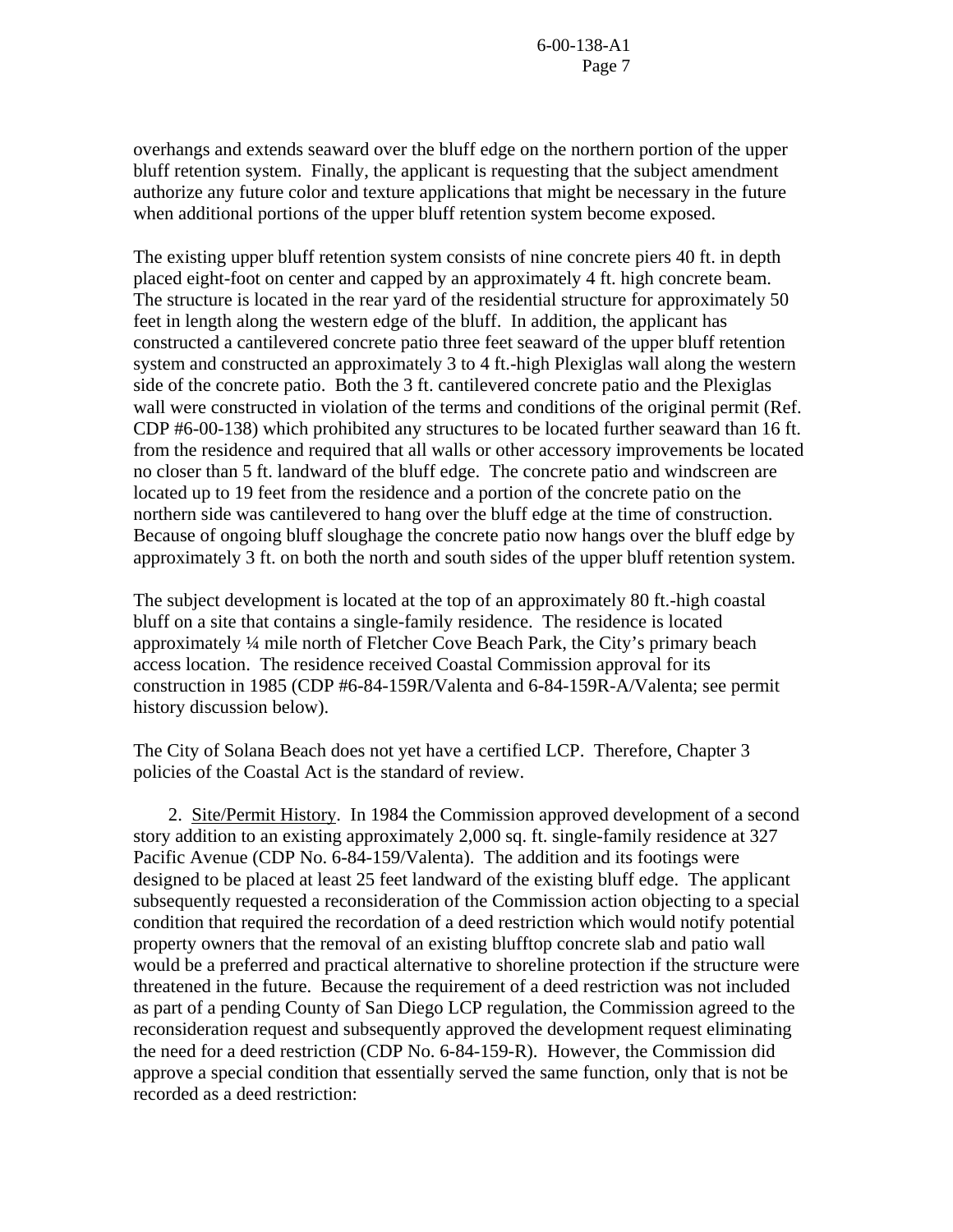In the event that erosion threatens the existing patio slab and patio wall in the future, the Coastal Commission will consider removal of these structures as preferred and practical alternatives to proposals for bluff and shoreline protective works, pursuant to Board of Supervisors Policy 1-82 on Shoreline erosion.

Additional special conditions for the residential addition included final plans, a requirement that any additional bluff face development would require Commission review and an assumption of risk by the property owner.

The applicant subsequently demolished the existing residence inconsistent with the approved coastal development permit for the residential addition, and commenced construction of a new residence located 25 feet landward of the then existing edge of the bluff. In 1985, the applicant subsequently submitted (and the Commission approved) an amendment to the original coastal development to authorize the after-the-fact demolition and the construction of a new residence (CDP No. 6-84-159-A/Valenta). No additional special conditions were required.

In July of 2000, (and again in October 2000) the Executive Director granted an emergency permit to the subject applicant and her neighbor (Kinzel) to apply a chemical grout throughout an exposed layer of clean sands for a depth of 8 feet in an attempt to slow down the erosion potential of the clean sands. In addition, because the applicants identified fractures within the lower bluff that could immediately create an additional failure of the bluff below the clean sands lens, the emergency permit also authorized the installation of two rows of 10 tiebacks for the length of the property at elevation 13+ feet and 19+ feet (MSL) to shore up the bluff face (Emergency Permit #6-00-91- G/Kinzel,Greenberg). Because the applicants were unable to perform the work within the prescribed time limits of the emergency permit, the first emergency permit expired. The applicants received a second emergency permit in October 2000 (Emergency Permit #6- 00-155-G/Kinzel,Greenberg), however, the applicants were unable to finish the work during the prescribed time period.

In March of 2001, the Commission approved a Coastal Development Permit (Ref. 6-00- 138/Kinzel, Greenberg) for these previously authorized emergency measures and for the construction of a seawall and upper bluff retention system fronting both the subject residence at 327 Pacific Avenue and the adjacent southern property at 325 Pacific Avenue. The approved structure was an approximately 15 foot-high, 100 foot-long, 2 foot-wide tiedback concrete seawall to be located at the toe of the bluff. The below-grade upper bluff retention system consisted of 16 piers placed eight-foot on center in the rear yards of the residential structures extending for approximately 100 feet in length. Because the applicants were unable to comply with the special conditions of approval in a timely manner and because the Executive Director determined an emergency continued to exist, an Emergency Permit was issued to the two applicants authorizing the construction of the seawall and upper bluff retention system (Ref. Emerg. Permit #6-01- 163-G/Kinzel, Greenberg). The development approved by the Commission is now complete.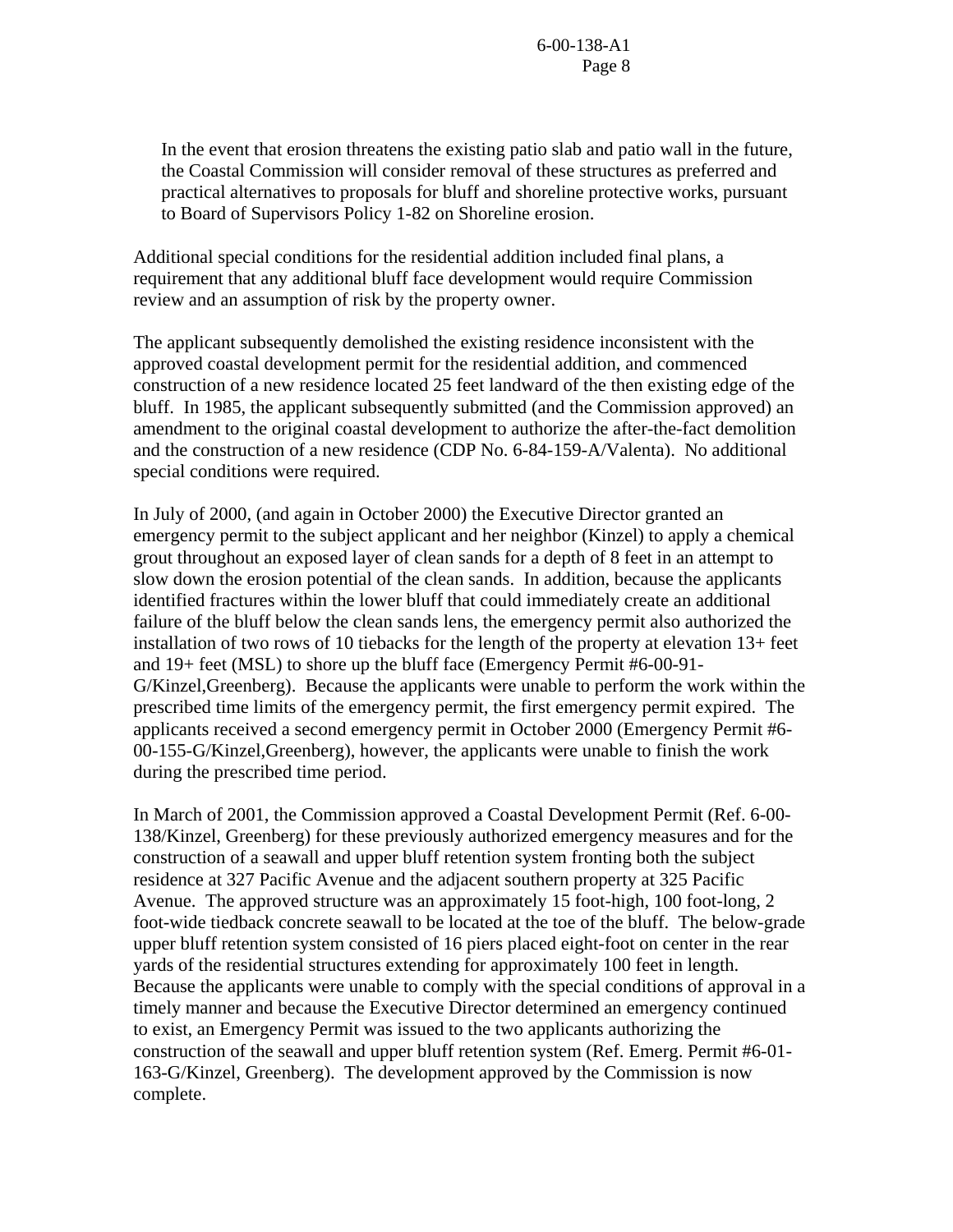In addition, although the Commission approved these structures in March of 2001, the applicants to date have not satisfied their prior to issuance of permit conditions such that the Coastal Development Permit for these structures has not been issued. To assure that the original applicants complete the required Special Conditions so that the original permit can be issued, Special Condition #2 has been attached. Special Condition #2 prohibits the release of the subject amendment permit until all Special Conditions of CDP #6-00-138 have been satisfied and the permit released.

 3. Geologic Conditions and Hazards. Section 30235 of the Coastal Act states, in part:

Revetments, breakwaters, groins, harbor channels, seawalls, cliff retaining walls, and other such construction that alters natural shoreline processes shall be permitted when required to serve coastal-dependent uses or to protect existing structures or public beaches in danger from erosion, and when designed to eliminate or mitigate adverse impacts on local shoreline sand supply.

In addition, Section 30253 of the Coastal Act states, in part:

New development shall:

 (l) Minimize risks to life and property in areas of high geologic, flood, and fire hazard.

 (2) Assure stability and structural integrity, and neither create nor contribute significantly to erosion, geologic instability, or destruction of the site or surrounding area or in any way require the construction of protective devices that would substantially alter natural landforms along bluffs and cliffs...

The proposed project involves the installation of a colored and sculpted concrete covering over exposed portions of a previously approved upper bluff retention system which is located along the western edge of the top of the bluff.

Coastal Act Section 30235 acknowledges that seawalls, revetments, cliff retaining walls, groins and other such structural or "hard" solutions alter natural shoreline processes. Thus, such devices are required to be approved only when necessary to protect existing structures. In addition, the Commission has generally interpreted Section 30235 to require the Commission to approve shoreline protection only for existing principal structures. The Commission must always consider the specifics of each individual project, but has found in many instances that accessory structures such as patios, decks and stairways are not required to be protected under Section 30235 or can be protected from erosion by relocation or other means that does not involve shoreline protection. The Commission has historically permitted at grade structures within the geologic setback area recognizing they are expendable and capable of being removed rather than requiring a protective device that alters natural landforms along bluffs and cliffs.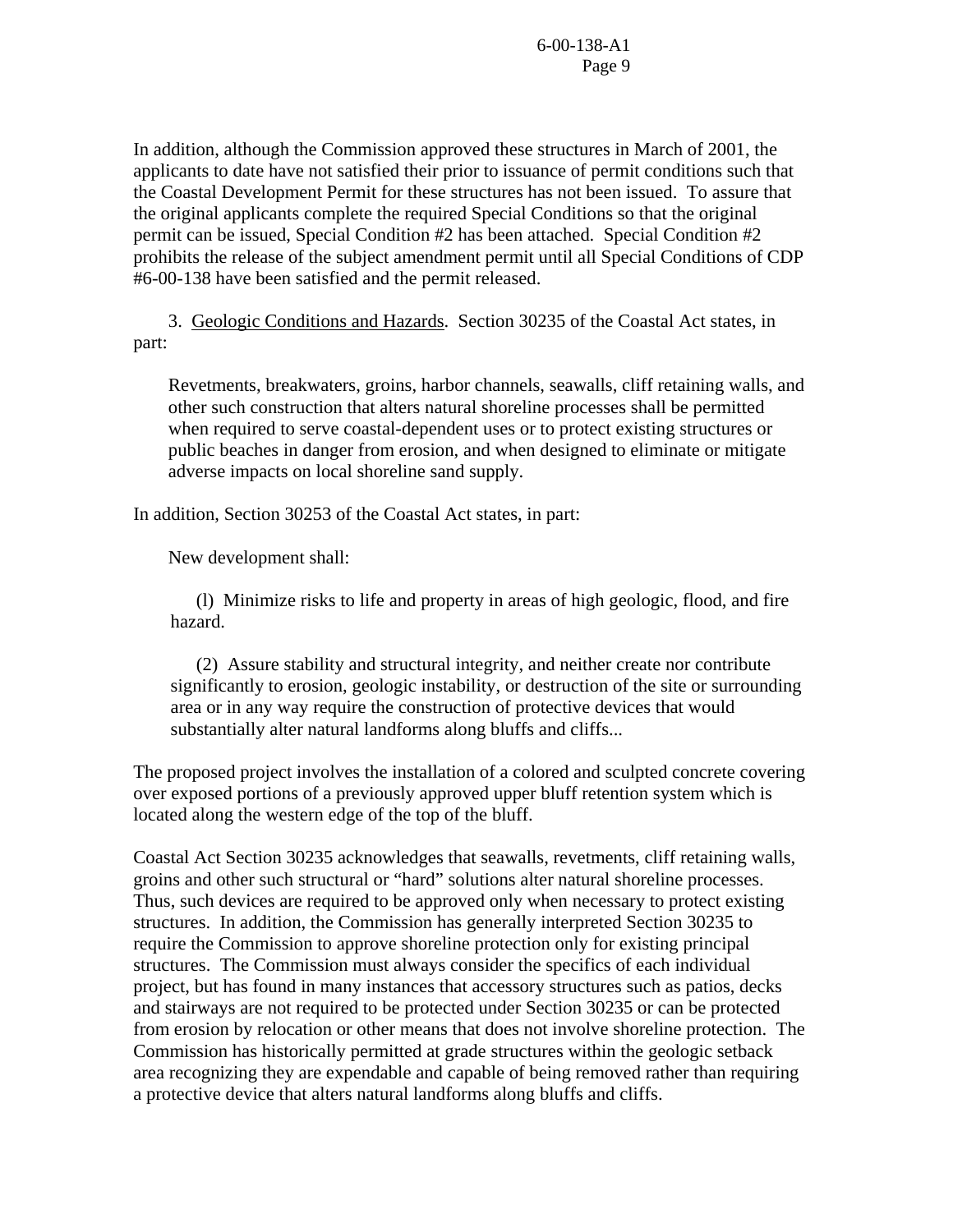In support of the original project for the construction of the upper bluff retention system and lower seawall, the applicant submitted a detailed geotechnical report which identified the existing homes at the top of the bluff were threatened by erosion ( Ref. "Preliminary Geotechnical Evaluation of Coastal Bluff 325 and 327 Pacific Avenue, Solana Beach" by Soil Engineering Construction dated June 26, 2000). The report identified that in February of 2000, the subject site experienced significant bluff sloughage and fracturing affecting the lower bluff involving an area approximately 20 feet high, 5 feet deep and 60 feet long. The geotechnical report identified that the base of the bluff consisted of a near vertical and undercut 20 to 25+ ft. high sea cliff which contained several "adverse oriented planes, joints and fractures with potential for future failures along these weak zones". The bluff sloughage of February 2000 also resulted in the exposure of the approximately 5-foot high geologic segment located between the Torrey Sandstone and Marine Terrace Deposits (at approximately elevation 25-30 ft.) described as "a clean sands lens". The presence of this clean sands lens within the bluffs along the Solana Beach shoreline has previously been identified in geotechnical reports submitted in conjunction with seawall, seacave and notch infill projects throughout the Solana Beach Shoreline (ref. CDP #6-99-100/Presnell, et. al, #6-99-103/ Coastal Preservation Association, 6-00-66/Pierce, Monroe).

In addition, the applicant's geotechnical report identified that the shoreline in close proximity to the subject site had experienced a significant increase in bluff erosion estimated at between 3 ft. to 12 ft. over a 3-4 year period. Combined with the exposure of the clean sands lens, the geotechnical report identified the factor of safety against sliding for the residences was at approximately 1.04, a level that the applicant's engineer identified represented an immediate threat the homes. (The factor of safety is an indicator of slope stability where a value of 1.5 is the industry-standard value for new development. In theory, failure should occur when the factor of safety drops to 1.0, and no slope should have a factor of safety less than 1.0.) The Commission subsequently determined that the homes at the top of bluff was threatened by erosion and, therefore, was required to approve shoreline altering devices to protect the existing structures, pursuant to Section 30235 of the Coastal Act.

In this case, the Commission conditioned the original permit for the shoreline protective devices to assure they would be monitored and maintained over the lifetime of the development and specifically required that if the below-grade upper bluff retention system were to become exposed in the future that the applicant would apply for an amendment to color and texture the exposed walls to make them appear more natural. Following a subsequent upper bluff collapse, portions of the approximately 4 ft. high grade beam that caps the 9 below-grade concrete caissons has become exposed. In compliance with the requirements of the original permit, the applicant is proposing to color and texture the exposed grade beam portion of the upper bluff retention system.

However, while the proposed color and texturing of the exposed wall is consistent with the Commission's previous action, the applicant's request to retain overhanging sections of a concrete slab patio that extends 3 feet seaward of the bluff edge is inconsistent with the Commission's previous action. Special Condition #1 of Coastal Development Permit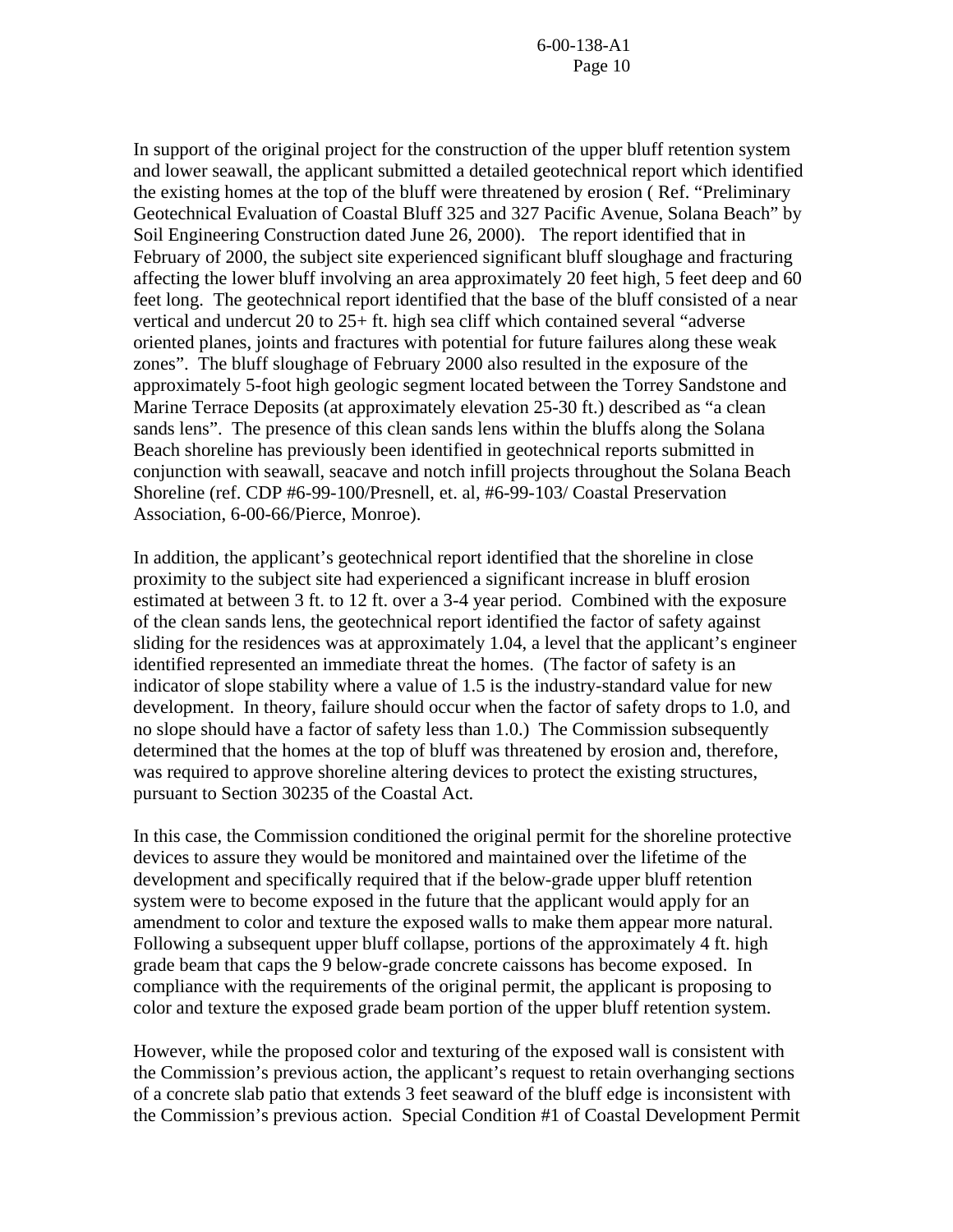#6-00-138 required that the below-grade upper bluff retention system be redesigned such that it would not be located any further seaward than 16 feet west of the residence. In addition, Special Condition #1 also required that any replaced accessory structures such as decks, patios or walls be placed no closer than 5 ft. landward of the bluff edge. In this case, the applicant constructed a concrete patio and Plexiglas wall 19 ft. west of the residence, inconsistent with Special Condition #1 of the permit. In addition, the applicant also constructed a portion of the Plexiglas wall and concrete patio 3 ft. seaward of the bluff edge at the northwest corner of the blufftop, again, inconsistent with Special Condition #1 of the original permit.

Following additional bluff collapses the concrete patio and Plexiglas wall now hang over the bluff edge on both the northwest and southwest corners of the blufftop. However, the applicant is only proposing to remove the section of concrete and Plexiglas wall that extends over the bluff edge at the northwest corner of the blufftop because the City has determined its construction in 2001 or 2002 was in violation of City code that prohibited structures from extending over the bluff edge. Therefore, Special Condition #1 has been attached which requires the applicant to submit revised final plans to include the removal of all concrete patio and Plexiglas wall sections that extend beyond the edge of the bluff. In addition, because it is a violation of the original permit, Special Condition #11 requires that the applicant satisfy all "Prior to Issuance of Permit" conditions of the subject amendment request within 90 days of Commission action so that the removal of these structures can occur in a timely manner.

Special Condition #1 does not, however, require the concrete patio be removed from the center portion of the western blufftop at this time, although these improvements were also constructed in violation of the original permit. Currently this section is located landward of the bluff edge, but the Commission's coastal engineer has identified that requiring its removal at this time may precipitate further bluff erosion at the top of the bluff. Eventually it is anticipated that this section of upper bluff will collapse exposing the center section of the upper bluff retention system and resulting in the remaining concrete patio extending beyond the bluff edge. Following that exposure the applicant is required as part of the maintenance requirements of the original permit to submit an application to color and texture future exposed sections of the wall. In addition, Special Condition #6 has been attached which requires, among other things, that the applicant include the removal of any concrete patio that extend beyond the edge of the bluff, or in this case, over the edge of the upper bluff retention system with any future requests for maintenance of the approved retention system. With this condition the Commission can be assured that eventually the unpermitted development will be removed.

In addition, the applicant has requested authorization to color and texture any future exposure of the upper bluff wall without the need to obtain additional approval. However, while such treatment is required after exposure, such work has the potential of adversely affecting geologic stability and public access unless the specific work is controlled and monitored pursuant to a coastal development permit or amendment. Therefore, Special Condition #7 advises the applicant that all future work on the subject shoreline protective devices will require an amendment or new coastal development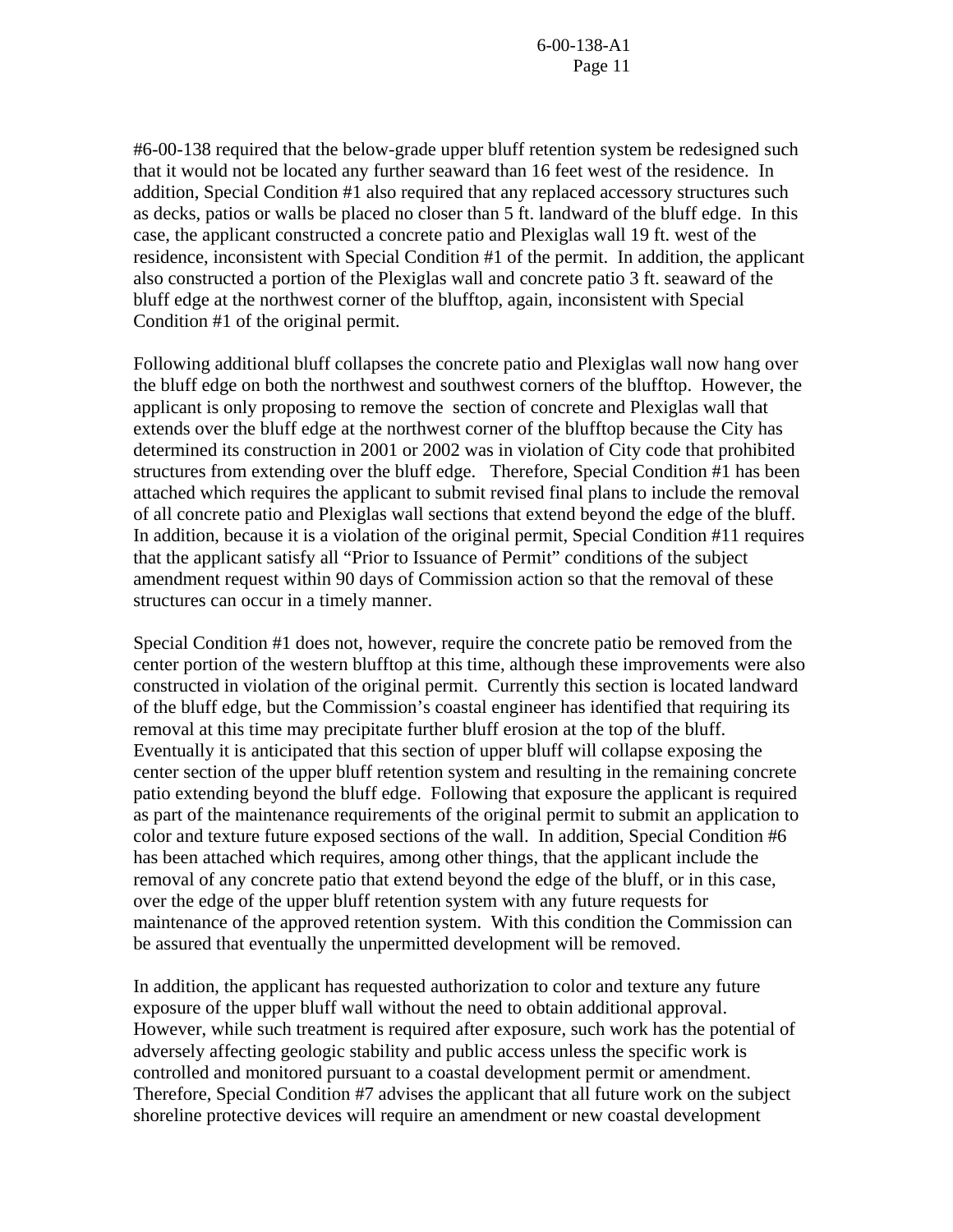permit. In addition, Special Conditions #3 and #8 of the original permit requires the applicant to monitor and maintain the shoreline devices and to apply for an amendment or coastal development permit if additional work including visual treatment of the structures is required.

As previously described, the Commission approved installation of an approximately 15 ft. high seawall and upper bluff retention system in 2001 and anticipated that additional visual treatment of the structures would be necessary, particularly the below grade upper bluff retention system. Rather than color and texture the exposed sections of the upper bluff wall, an alternative would be to reconstruct the bluff using structural elements such as a geogrid retention system to build up the face of the bluff so as to cover the exposed upper wall. However, the applicant has identified that to do so would require that the lower 15 ft. high, approximately 100 ft. long seawall would need to be increased in height up to approximately 35 ft. in order to provide support for a reconstructed bluff face so as to extend to the top of the 80 ft. high coastal bluff and cover the upper wall. As such, this alternative which would block views of the natural bluff as seen from the beach an additional 20 ft., and would have more adverse impacts to the natural appearance of the bluff than the proposed project. The applicant has identified that to address the Commission's requirement that the exposed upper bluff wall be visually treated to appear more natural, the proposed project is less environmentally damaging than the geogrid retention system alternative.

If the proposed concrete covering of the upper bluff wall were damaged in the future (e.g. as a result of erosion, storms, etc.) it could threaten the stability of the site, which could lead to requests for more bluff alteration. Damage to the concrete covering of the upper bluff wall could adversely affect the beach by resulting in debris on the beach and/or creating a hazard to the public using the beach. Therefore, in order to find the shoreline protective structures consistent with the Coastal Act, the Commission has previously found that the upper bluff wall and lower seawall must be maintained in its approved state for the estimated life of the structure. In addition, in order to ensure that the permittee and the Commission know when repairs or maintenance are required, the permittee is required by Special Condition #3 and #8 of the original permit to monitor the condition of the shoreline protective structures annually and report any damage to or weathering of the structures so as to determine whether repairs or other actions are necessary to maintain the structures in its approved state. To remind the applicant of their responsibility to monitor and maintain the permitted structures, Special Condition #8 has been attached which advises the applicant that all conditions of approval for the original permit, except as modified herein, remain in full effect. In other words, the requirement to monitor and maintain the shoreline devices will include the subject improvements.

To assure the proposed maintenance and removal has been constructed in compliance with the approved plans, Special Condition #4 has been proposed. This condition requires that, within 60 days of completion of the project, as built-plans and photographs of the finished structure be submitted verifying that the proposed visual treatment of the upper wall and removal of the cantilevered concrete and Plexiglas wall have occurred in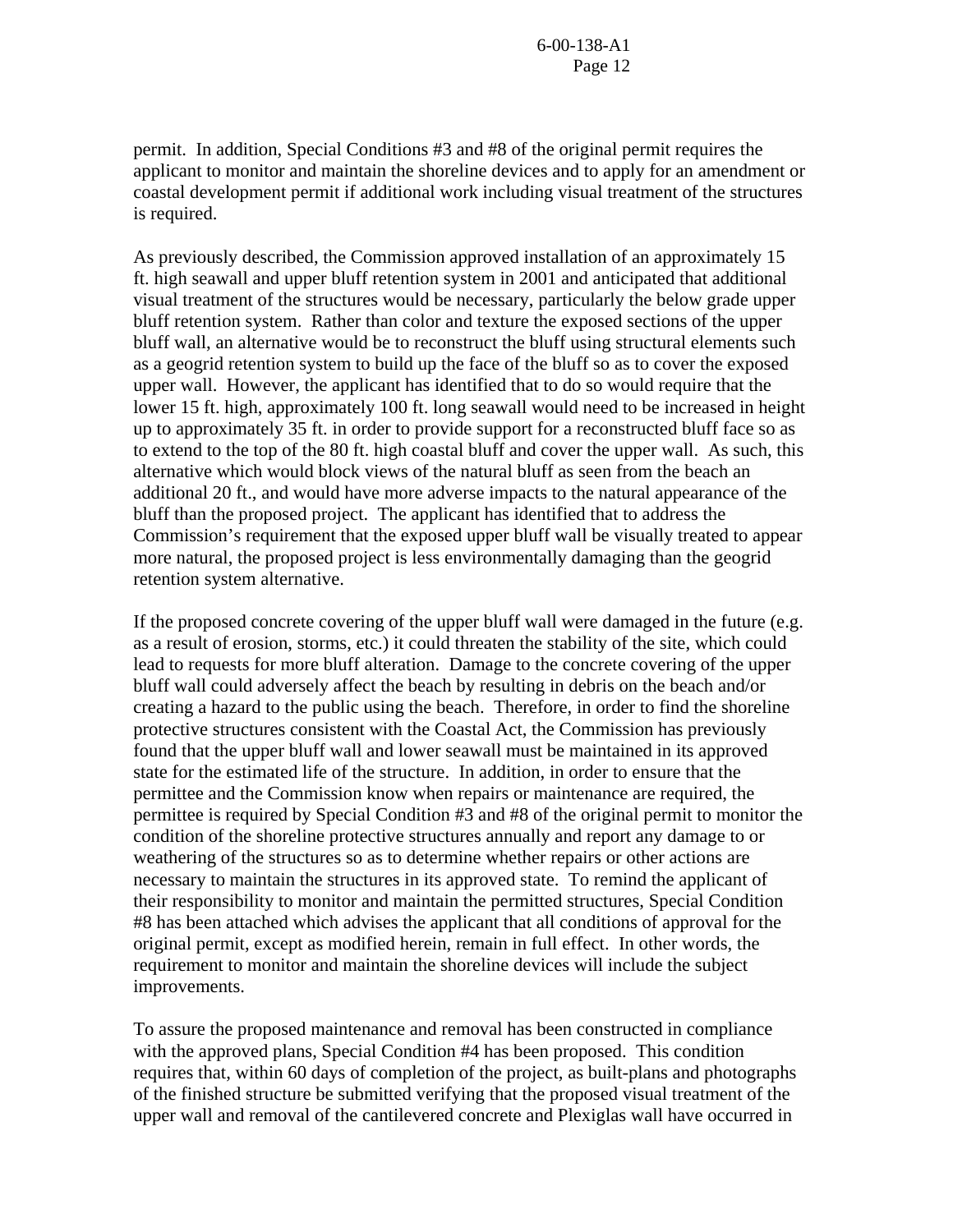accordance with the approved plans. In addition, the condition requires a certification from a registered civil engineer that the structures were constructed or removed as proposed.

Because the bluff is experiencing ongoing erosion such that site conditions may change before implementation of the subject project, Special Condition #9 has been attached which requires the applicant to contact the Commission before commencing any revision to the proposed project that may become necessary because site conditions change. For example, if additional areas of the upper bluff retention device become exposed and need to be visually treated, more cantilevered portions of the concrete patio become undermined or worker safety devices need to be installed, the applicant is required to contact the Commission before commencing the additional work. Any revisions to the project will require an amendment to this coastal development permit unless the Executive Director determines that no amendment is necessary.

Also, due to the inherent risk of shoreline development, Special Condition #5 requires the applicant to acknowledge the risks and indemnify the Commission against claims for damages that may occur as a result of its approval of this permit. Although the Commission has sought to minimize these risks, the risks cannot be eliminated entirely. Given that the applicants have chosen to construct the proposed shoreline devices despite these risks, the applicants must assume the risks. In addition, Special Condition #12 requires the applicant to record a deed restriction imposing the conditions of this permit as covenants, conditions and restrictions on the use and enjoyment of the property.

Special Condition #6 notifies the applicants that they are responsible for maintenance of the herein-approved shotcrete application and concrete removal to include removal of debris deposited on the bluff face or beach during and after construction of the structures. The condition also indicates that, should it be determined that maintenance of the proposed structures is required in the future the applicant shall contact the Commission office to determine if permits are required.

In summary, the applicants have documented that portions of the previously approved below-grade upper bluff retention system have become exposed. Pursuant to the requirements of the original permit, the applicant is proposing to color and texture the exposed portions of the upper wall. With conditions to assure that the color and texture of the exposed portions of the upper wall is effective, that portions of the unpermitted cantilevered concrete patio and Plexiglas wall are removed and that ongoing monitoring of site conditions occur, the Commission finds that the proposed project is consistent with Sections 30235, and 30253 of the Coastal Act.

4. Visual Resources. Section 30251 of the Coastal Act states, in part:

 The scenic and visual qualities of coastal areas shall be considered and protected as a resource of public importance. Permitted development shall be sited and designed to protect views to and along the ocean and scenic coastal areas, to minimize the alteration of natural land forms, to be visually compatible with the character of surrounding areas,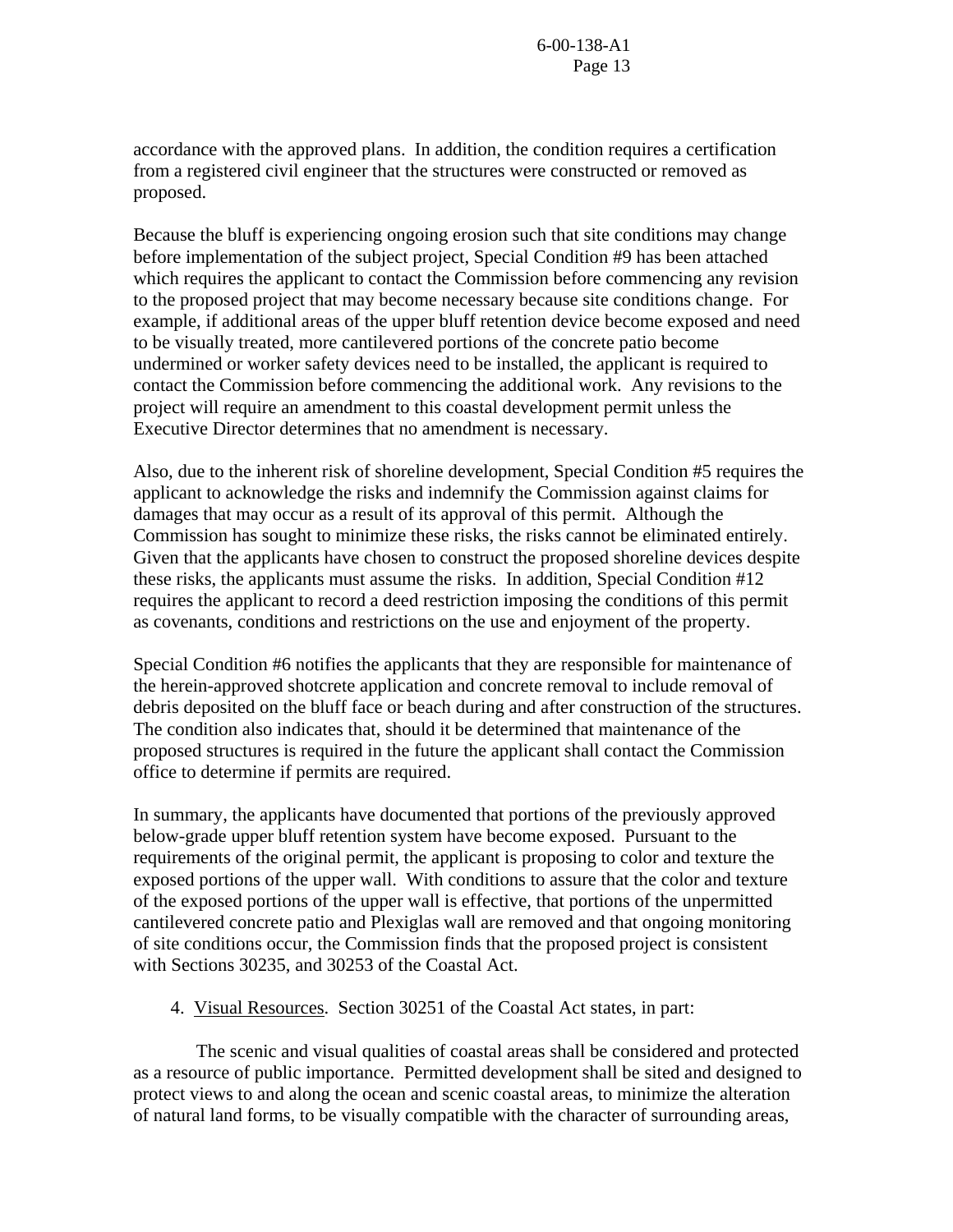and, where feasible, to restore and enhance visual quality in visually degraded areas. New development in highly scenic areas such as those designated in the California Coastline Preservation and Recreation Plan prepared by the Department of Parks and Recreation and by local government shall be subordinate to the character of its setting.

In addition, Section 30240(b) of the Act states that:

Development in areas adjacent to environmentally sensitive habitat areas and parks and recreation areas shall be sited and designed to prevent impacts which would significantly degrade those areas, and shall be compatible with the continuance of those habitat and recreation areas.

The proposed project is located at the top of the bluff in Solana Beach along a shoreline that has 60 to 80 ft.-high coastal bluffs. Most of the bluff faces along the Solana Beach shoreline are in their natural state although many of them have 15 to 35 ft. high seawalls at their base. The appearance of much of the bluff face at the subject site (between the seawall and the upper bluff wall) is natural and so is the bluff face to the south. On the adjacent property to the north, the applicant has reconstructed the bluff face between a lower seawall and an upper bluff retention system with a geogrid structure that mimics the appearance of the natural bluff and includes native vegetation. In addition, the property owner to the north has constructed a highly visible perpendicular modular retaining wall that extends from the lower seawall to the top of the bluff along their southern property line. Without the perpendicular wall, the geogrid reconstructed bluff could not be supported along its south side. In addition, at the time of the modular wall construction it had been anticipated that eventually the subject applicant would reconstruct the bluff face below their residence using a similar geogrid structure and thereby cover up the modular retaining wall (Ref. CDP #6-02-002/Gregg, Santina). However, that is not occurring with the subject application.

While the upper bluff retention system at the subject site consists of 9 buried concrete caissons that extend approximately 40 ft. into the ground, the only portions of the upper wall that have become exposed is the approximately 4 ft.-high concrete grade beam that extends over the 9 concrete caissons. Therefore, the applicant is only proposing some minimal visual treatment to enhance the appearance of the exposed 4 ft.-high grade beam. In the future, if significant portions of the below grade caissons become exposed the applicant may decide that visual treatment of the exposed caissons could more effectively be done by reconstruction of the bluff. At this time however, the applicant has identified that to reconstruct the bluff in order to cover the 4 ft.-high section of the wall at the top of the bluff would require an increase of approximately 20 ft. to the height of the lower seawall in order to create the lower support for a backfill that would reach the top of the bluff. The applicant has identified that the visual impact of increasing the existing 15 ft. high seawall to 35 ft. would have more adverse impacts to the visual resources of the area than simply coloring and texturing the exposed sections of the upper bluff retention system to match the surrounding natural bluff.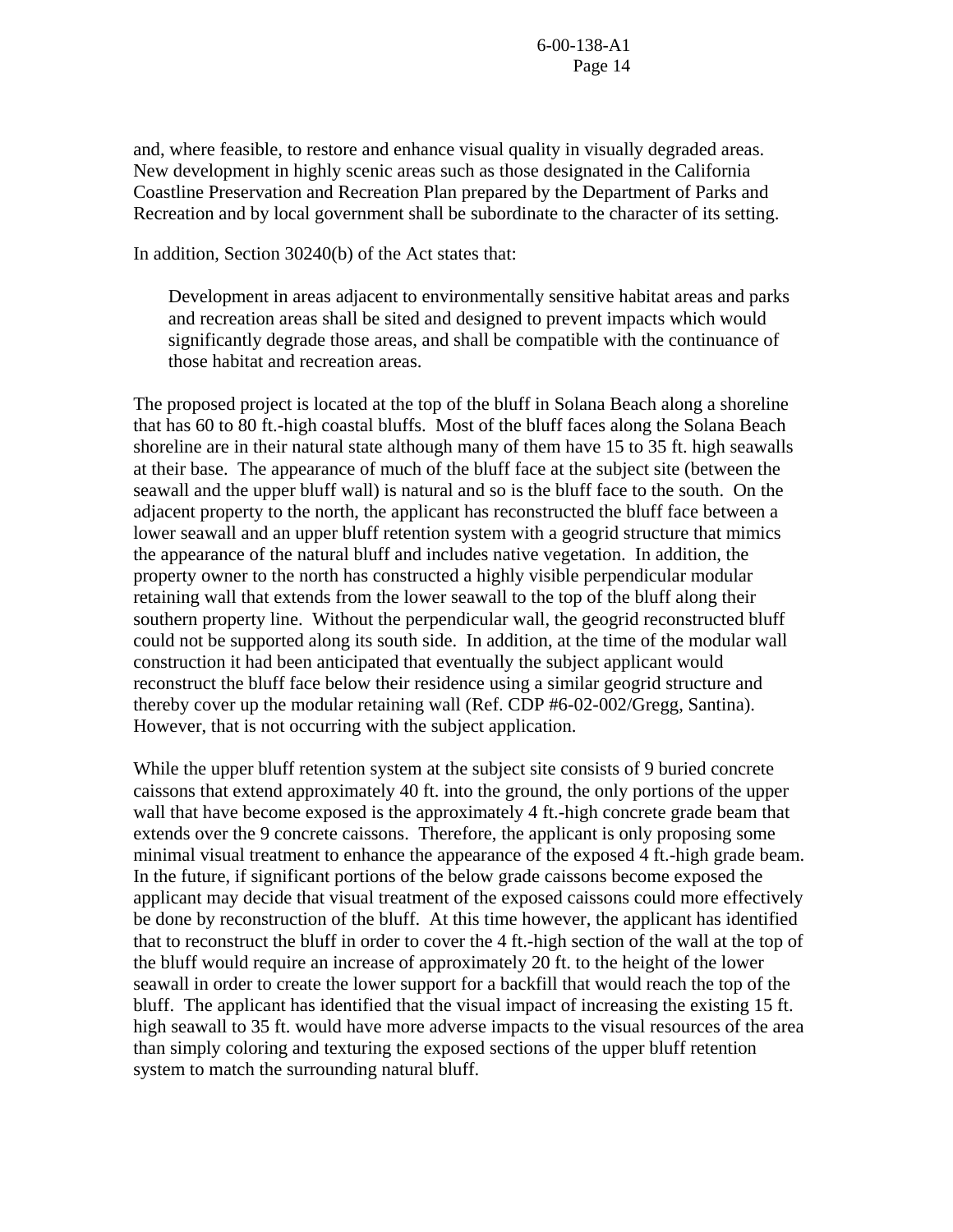In addition to the visual treatment of the exposed upper bluff retention system, the removal of the unpermitted concrete patio and Plexiglas windscreen that extends over the bluff edge approximately 3 ft. will serve to enhance the visual appearance of the site. Special Condition #1a and b require these overhanging improvements be removed and that they not be replaced any closer than the 5 ft. landward of the bluff edge.

In addition, Section 30240(b) requires that new development located adjacent to park and recreation areas and environmentally sensitive habitat areas be designed to avoid impacts that would degrade the area or be incompatible with the continuance of the habitat area. In that regard, the use of clear glass in windscreens or other fencing along the top of the bluff has the potential of injuring birds that fly along the shoreline since birds are unable to see the glass and may fly into it. Therefore, Special Condition #1b prohibits the use of clear glass in any proposed windscreen or fencing and requires that any glass be non-clear, tinted, frosted or in some other way be designed to inhibit bird strikes.

While the proposed project will temporarily mitigate the adverse visual impact of the exposed portion of the upper bluff retention system, the color and condition of the visual treatment must be maintained overtime in order to prevent its decay or visual degradation. Therefore, Special Condition #8 serves to remind the applicant that all Special Conditions of the original permit remain in effect. In particular, Special Condition #3 and #8 of the original permit require the applicant to prepare an annual evaluation of the performance and visual appearance of the lower seawall and upper bluff retention system and to apply for an amendment or coastal development permit if visual treatment or other repairs are needed (CDP #6-00-138/Kinzel, Greenberg). With these requirements, the Commission can be assured that the appearance of the proposed structure will be maintained over its lifetime in a way that blends with the natural bluffs to the maximum extent feasible.

Therefore, as conditioned, the Commission finds that potential visual impacts associated with the proposed development have been reduced to the maximum extent feasible and the proposed project will reduce potential visual impacts associated with exposure of the existing upper bluff retention system. Thus, the project is consistent with Sections 30240(b) and 30251 of the Coastal Act.

5. Public Access/Recreation. Pursuant to Section 30604 (c), the Coastal Act emphasizes the need to protect public recreational opportunities and to provide public access to and along the coast. Section 30210 of the Coastal Act is applicable to the proposed development and states:

In carrying out the requirement of Section 4 of Article X of the California Constitution, maximum access, which shall be conspicuously posted, and recreational opportunities shall be provided for all the people consistent with public safety needs and the need to protect public rights, rights of private property owners, and natural resource areas from overuse.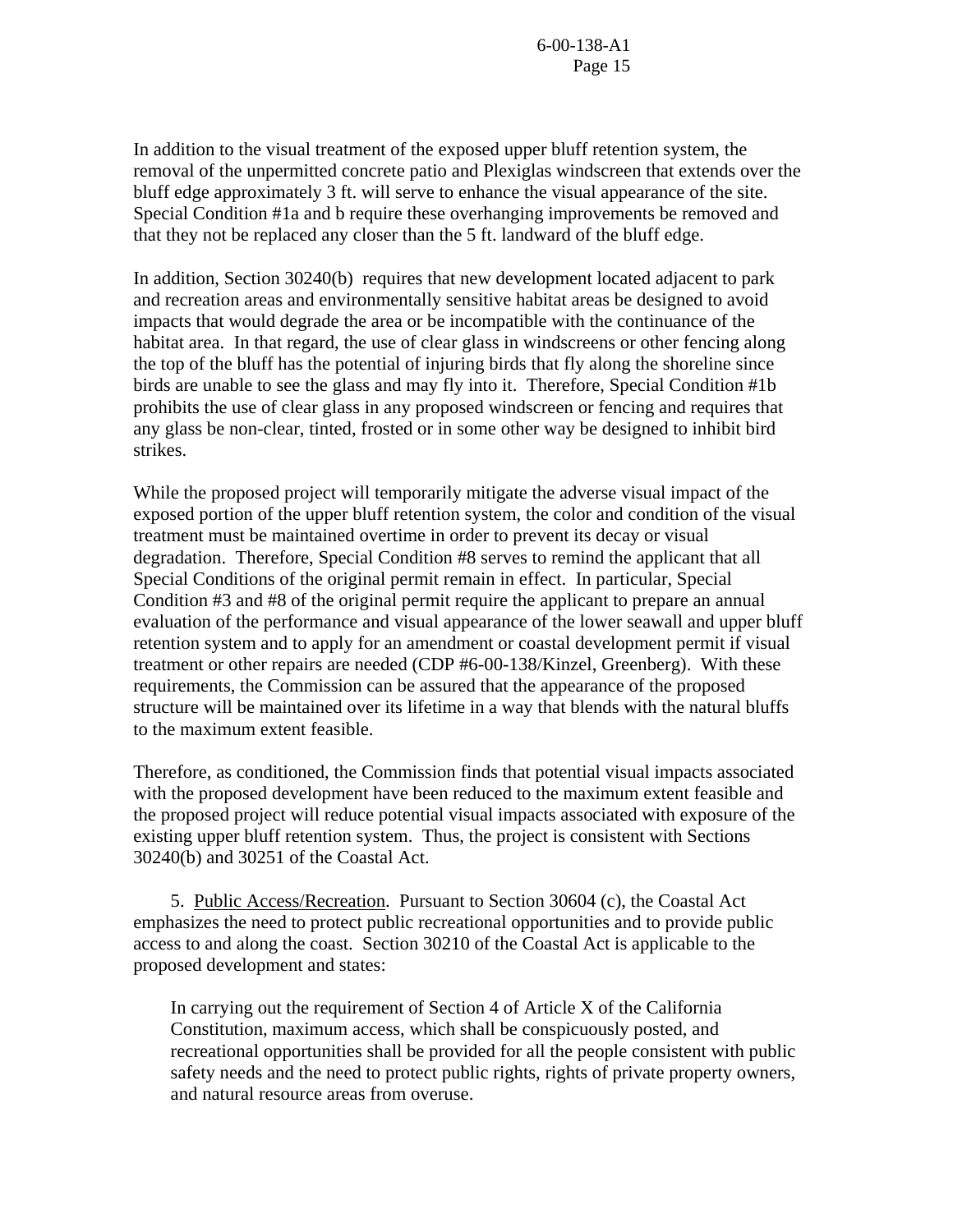In addition, Section 30212 of the Act is applicable and states, in part:

- (a) Public access from the nearest public roadway to the shoreline and along the coast shall be provided in new development projects except where:
	- (l) it is inconsistent with public safety, military security needs, or the protection of fragile coastal resources,

(2) adequate access exists nearby....

Additionally, Section 30220 of the Coastal Act provides:

Coastal areas suited for water-oriented recreational activities that cannot readily be provided at inland water areas shall be protected for such uses.

The project site is located on bluff adjacent to a public beach utilized by local residents and visitors for a variety of recreational activities. The site is located approximately ¼ mile north of Fletcher Cove, the City' primary beach access location and approximately ¼ mile south of Tide Beach Park public stairway. The beach along this area of the coast is narrow and, at high tides and winter beach profiles, the public may be forced to walk virtually at the toe of the bluff or the area could be impassable. As such, an encroachment of any amount onto the sandy beach reduces the beach area available for public use and is therefore a significant adverse impact. This is particularly true given the existing beach profiles and relatively narrow beach. In addition, shoreline structures on the face of the bluff also reduce the amount of sand that is contributed to the beach from the otherwise eroding bluff. Therefore, public access is also adversely affected as shoreline structures reduce the supply of sand, however minimal that may be.

In approving the seawall located at the base of the bluff fronting the subject site and the installation of the upper bluff retention system at the top of the bluff, the Commission found that the projects would have direct and indirect impacts on public access and recreational opportunities. (Because of those impacts, the Commission required the applicant to pay an in-lieu fee of \$15,268.50 into the SANDAG sand replenishment fund that is designed to help pay for the placement of sand along the San Diego County shoreline.) In this case, however, the proposed project involves the color and textural treatment of the exposed portions of a previously approved upper bluff retention system. None of the proposed color and texture of the upper wall will occur on the public beach such that direct public access will be affected and the visual treatment will have no additional effect on sand supply to the beach.

Although the proposed project will not have any direct impact on public access because of its location, the use of the beach or public parking areas for staging of construction materials and equipment can also impact the public's ability to gain access to the beach. While the applicant has not submitted a construction staging and material storage plan for the subject development, the closest beach access point within the City of Solana Beach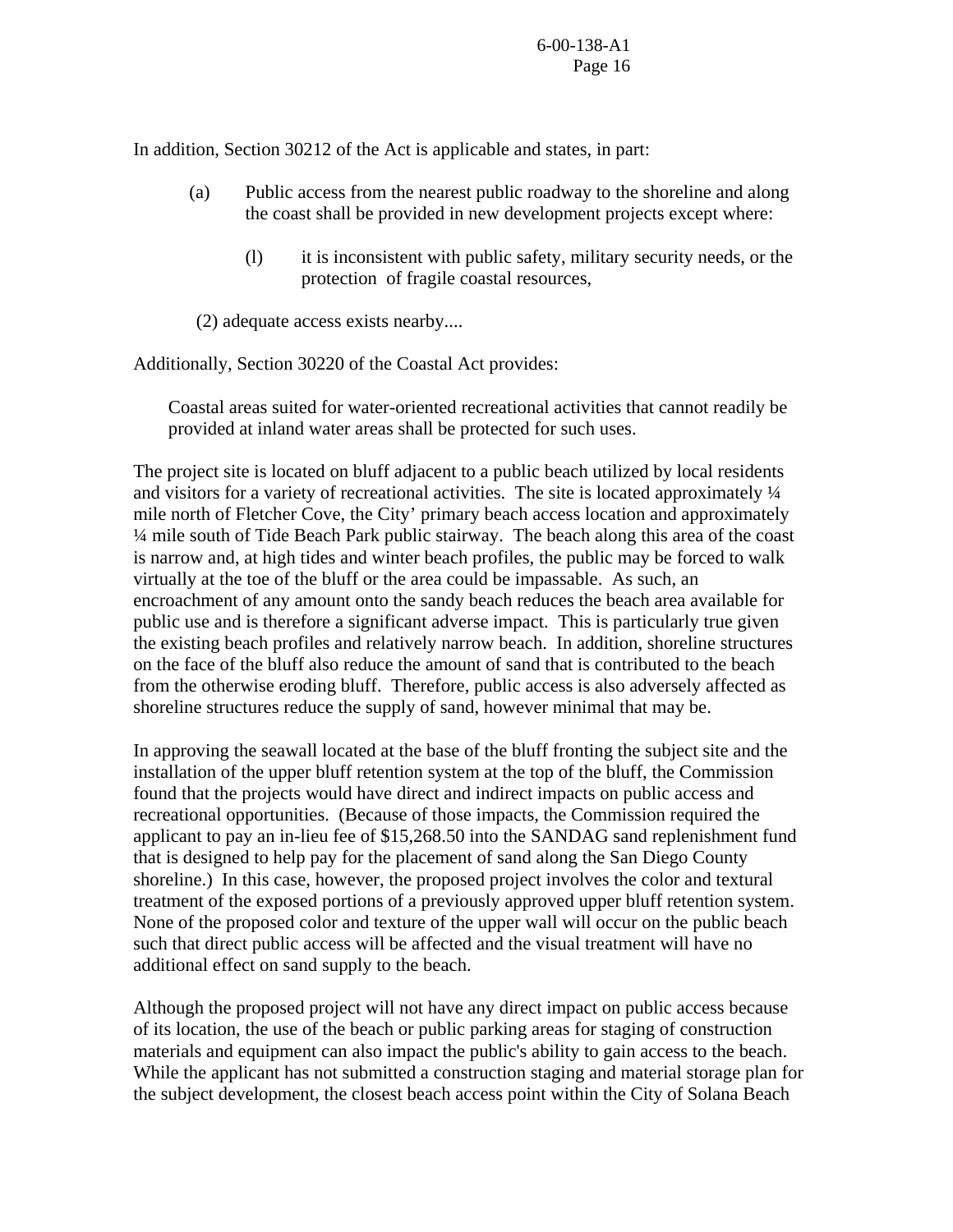would occur via Fletcher Cove which is located approximately ¼ mile south of the subject site.

In other developments for shoreline protection along the Solana Beach shoreline, the Commission has authorized the temporary placement of construction equipment within the Fletcher Cove parking lot. However, since the City is in the process of redeveloping the Fletcher Cove parking lot into a multi-purpose park, the City has advised Commission staff that Fletcher Cove Beach Park will no longer be available for construction storage. Therefore, at this time, it is not known where the applicant will store construction equipment or even if storage will be necessary for this minimal work. However, to assure that public access is not affected, Special Condition #3 prohibits the applicants from storing vehicles on the beach overnight, using any public parking spaces within Fletcher Cove for staging and storage of equipment, and prohibits washing or cleaning construction equipment on the beach or in the parking lot. The condition also prohibits construction on the sandy beach during weekends and holidays between Memorial Day to Labor Day of any year.

In addition, debris dislodged from the structural infill or backfill either during construction or after completion also has the potential to affect public access. Therefore, Special Condition #6 has also been proposed which notifies the applicant that they are responsible for maintenance and repair of the pier structures and that should any work be necessary, they should contact the Commission office to determine permit requirements. In addition, the condition requires the applicants to be responsible for removal of debris deposited on the beach during and after construction of the project. Therefore, impacts to the public will be minimized to the greatest extent feasible. Thus, as conditioned, the Commission finds the project consistent with the public access and recreation policies of the Coastal Act.

 6. Protection of Ocean Waters/BMP's. Section 30230, 30231 and 30232 of the Coastal Act requires that new development be designed so that ocean waters and the marine environment be protected from polluted runoff and accidental spill of hazardous substances:

## **Section 30230**

Marine resources shall be maintained, enhanced, and where feasible, restored. Special protection shall be given to areas and species of special biological or economic significance. Uses of the marine environment shall be carried out in a manner that will sustain the biological productivity of coastal waters and that will maintain healthy populations of all species of marine organisms adequate for longterm commercial, recreational, scientific, and educational purposes.

### **Section 30231**

The biological productivity and the quality of coastal waters, streams, wetlands, estuaries, and lakes appropriate to maintain optimum populations of marine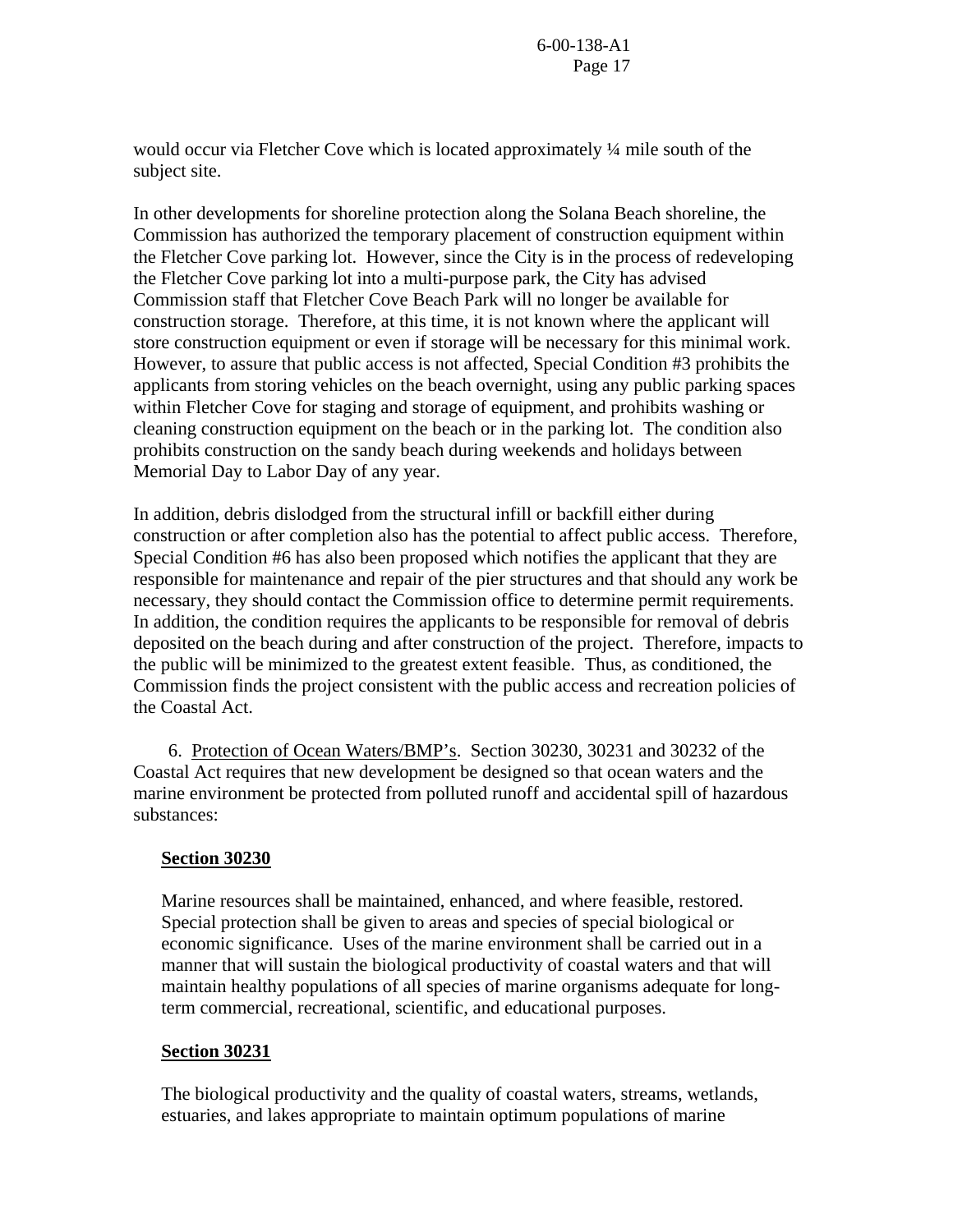organisms and for the protection of human health shall be maintained and, where feasible, restored through, among other means, minimizing adverse effects of waste water discharges and entrainment, controlling runoff, preventing depletion of ground water supplies and substantial interference with surface water flow, encouraging waste water reclamation, maintaining natural vegetation buffer areas that protect riparian habitats, and minimizing alteration of natural streams.

#### **Section 30232**

Protection against the spillage of crude oil, gas, petroleum products, or hazardous substances shall be provided in relation to any development or transportation of such materials. Effective containment and cleanup facilities and procedures shall be provided for accidental spills that do occur.

The proposed development involves the application of shotcrete that is sprayed over the face of exposed portions of an upper bluff retention system and the removal of concrete patio area and a Plexiglas windscreen that hang over the edge of the bluff. During construction some of the shotcrete will likely rebound off the structure and construction debris is likely to fall onto the face of the bluff. According to the Commission's water quality division and staff of the State Regional Water Quality Control Board, San Diego Region, the mixing of this rebound shotcrete and other debris with ocean waters is a violation of the State Water Quality Act since it would involve the unauthorized discharge of a pollutant into ocean waters. To assure that this polluted material does not fall from the top of the approximately 80 ft. high bluff to the beach below and mix with ocean waters, Special Condition #10 has been attached. Special Condition #10 requires the applicant to submit a polluted runoff control plan that incorporates Best Management Practices (BMPs) for Executive Director review and approval that is designed to assure all rebound concrete and other polluted debris will be collected and removed from the site before it can fall to the beach below. With appropriate BMPs, the potential for this polluted material from the site making its way into the ocean will be eliminated. Therefore, as conditioned, the Commission finds the proposed development consistent with the marine and water quality protection policies of the Coastal Act.

 7. Violation of Coastal Act. The existing shoreline protective devices were approved by the Commission in 2001 pursuant to CDP No. 6-00-138, but the Prior to Issuance conditions were never satisfied and the permit was never issued. CDP No. 6-00-138 has special conditions that require the upper bluff retention system be located no further seaward than 16 ft. from the residence and that all accessory improvements such as patios or walls be located no closer than 5 ft. east of the bluff edge. In addition, the special conditions require the applicant to submit yearly monitoring reports to the Executive Director as to the condition, performance and appearance of the shoreline devices. In violation of the approved permit, the applicant constructed elements to the upper bluff retention system (concrete patio and Plexiglas wall) that are located 19 ft. west of the residence, located these accessory improvements 3 ft. seaward of the bluff edge and failed to submit yearly monitoring reports for the shoreline protective devices. If the applicant's do not remove the unpermitted windscreen as part of the proposed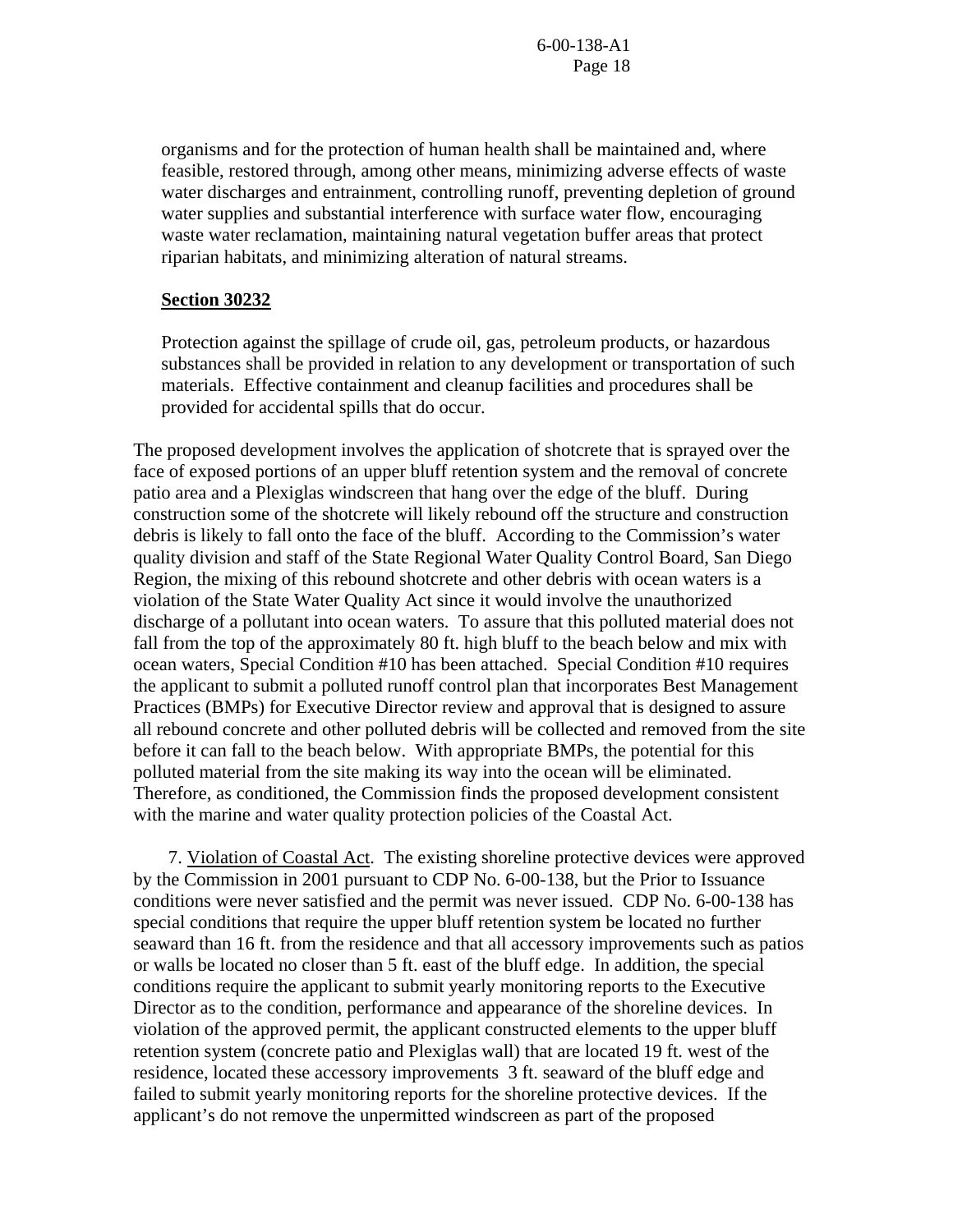development for this permit amendment, the removal of the unpermitted windscreen may be pursued through a separate enforcement action by Commission Enforcement staff.

To ensure that the unpermitted development component of this application is resolved in a timely manner, Special Condition #2 requires that the applicant satisfy all conditions of CDP No. 6-00-138 that are prerequisite to the issuance of that permit within 60 days of Commission action. In addition, Special Condition #11 requires that the applicant satisfy all conditions of this amendment application (CDP No. 6-00-138-A1), which are prerequisite to the issuance of this permit within 90 days of Commission action, or within such additional time as the Executive Director may grant for good cause.

Although unpermitted developmenthas occurred on the subject site, consideration of this amendment application by the Commission has been based solely upon Chapter 3 policies of the Coastal Act. Commission review and action on this permit application does not constitute a waiver of any legal action with regard to any alleged violations nor does it constitute an admission as to the legality of any development undertaken on the subject site.

 8. Local Coastal Planning. Section 30604(a) also requires that a coastal development permit shall be issued only if the Commission finds that the permitted development will not prejudice the ability of the local government to prepare a Local Coastal Program (LCP) in conformity with the provisions of Chapter 3 of the Coastal Act. In this case, such a finding can be made.

The subject site was previously in the County of San Diego Local Coastal Program (LCP) jurisdiction, but is now within the boundaries of the City of Solana Beach. The City will, in all likelihood, prepare and submit a new LCP for the area to the Commission for review. Because the County LCP was never effectively certified, it is not the standard of review.

The project site is designated for Open Space Recreation in the City of Solana Beach Zoning Ordinance and General Plan, and was also designated for open space uses under the County LCP. As conditioned, the subject development is consistent with these requirements. Based on the above findings, the proposed visual treatment of the exposed portions of the shoreline device has been found to be consistent with the Chapter 3 policies of the Coastal Act in that the proposed project mitigates the visual appearance of the exposed upper bluff retention system.

Therefore, the Commission finds the proposed development, as conditioned, is consistent with the Chapter 3 policies of the Coastal Act, and will not prejudice the ability of the City of Solana Beach to complete a certifiable local coastal program.

 9. Consistency with the California Environmental Quality Act (CEQA). Section 13096 of the Commission's Code of Regulations requires Commission approval of Coastal Development Permits to be supported by a finding showing the permit, as conditioned, to be consistent with any applicable requirements of the California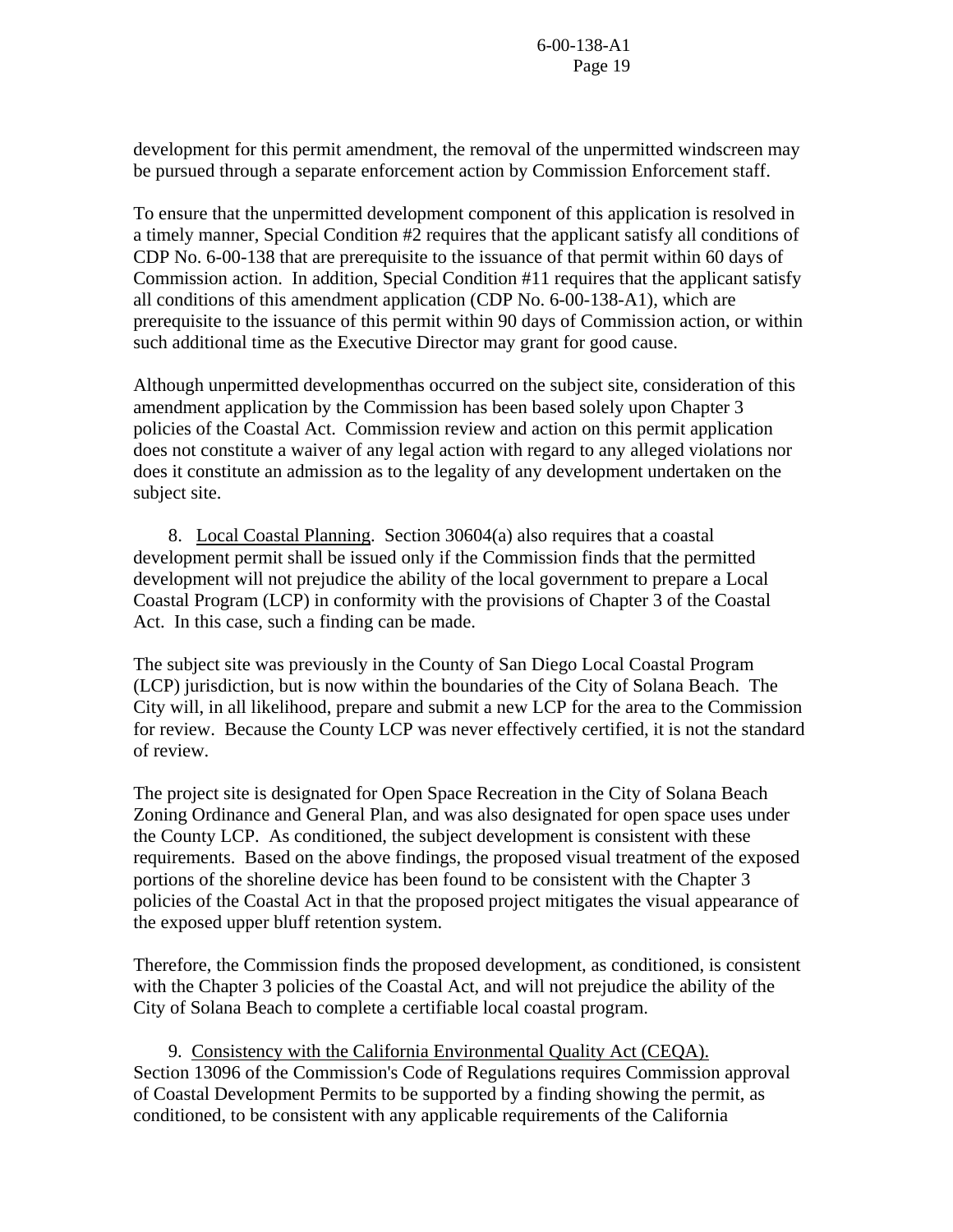Environmental Quality Act (CEQA). Section 21080.5(d)(2)(A) of CEQA prohibits a proposed development from being approved if there are feasible alternatives or feasible mitigation measures available which would substantially lessen any significant adverse effect which the activity may have on the environment.

The proposed project has been conditioned in order to be found consistent with the geologic hazards, visual quality, and public access policies of the Coastal Act. Mitigation measures required under the original for monitoring and maintenance of the structural and visual appearance of the upper bluff retention system over its lifetime will minimize all adverse environmental impacts. As conditioned, there are no feasible alternatives or feasible mitigation measures available which would substantially lessen any significant adverse impact which the activity may have on the environment. Therefore, the Commission finds that the proposed project is the least environmentally-damaging feasible alternative and is consistent with the requirements of the Coastal Act to conform to CEQA.

(G:\San Diego\Reports\Amendments\2000s\6-00-138-A1 Greenberg Final stfrpt.doc)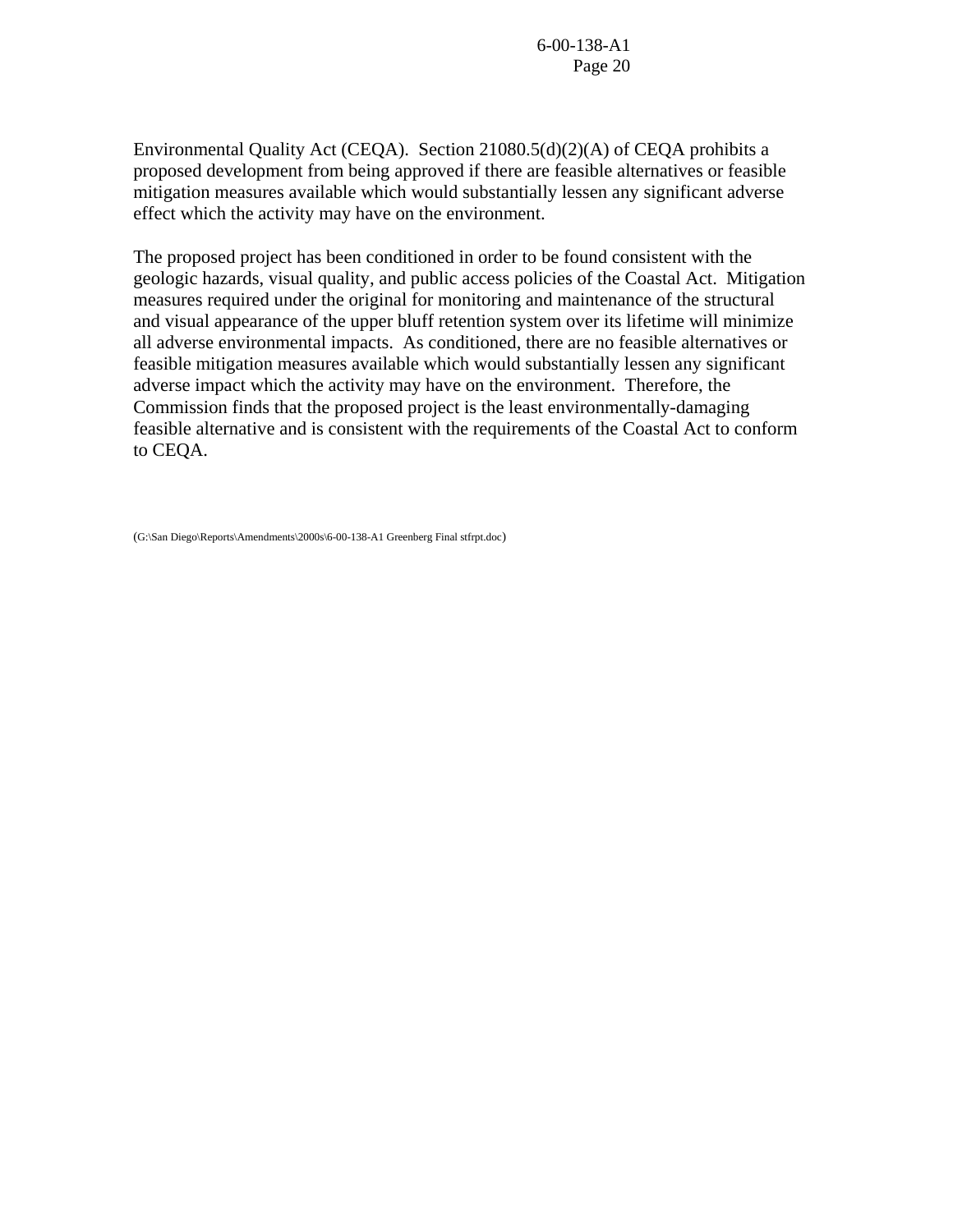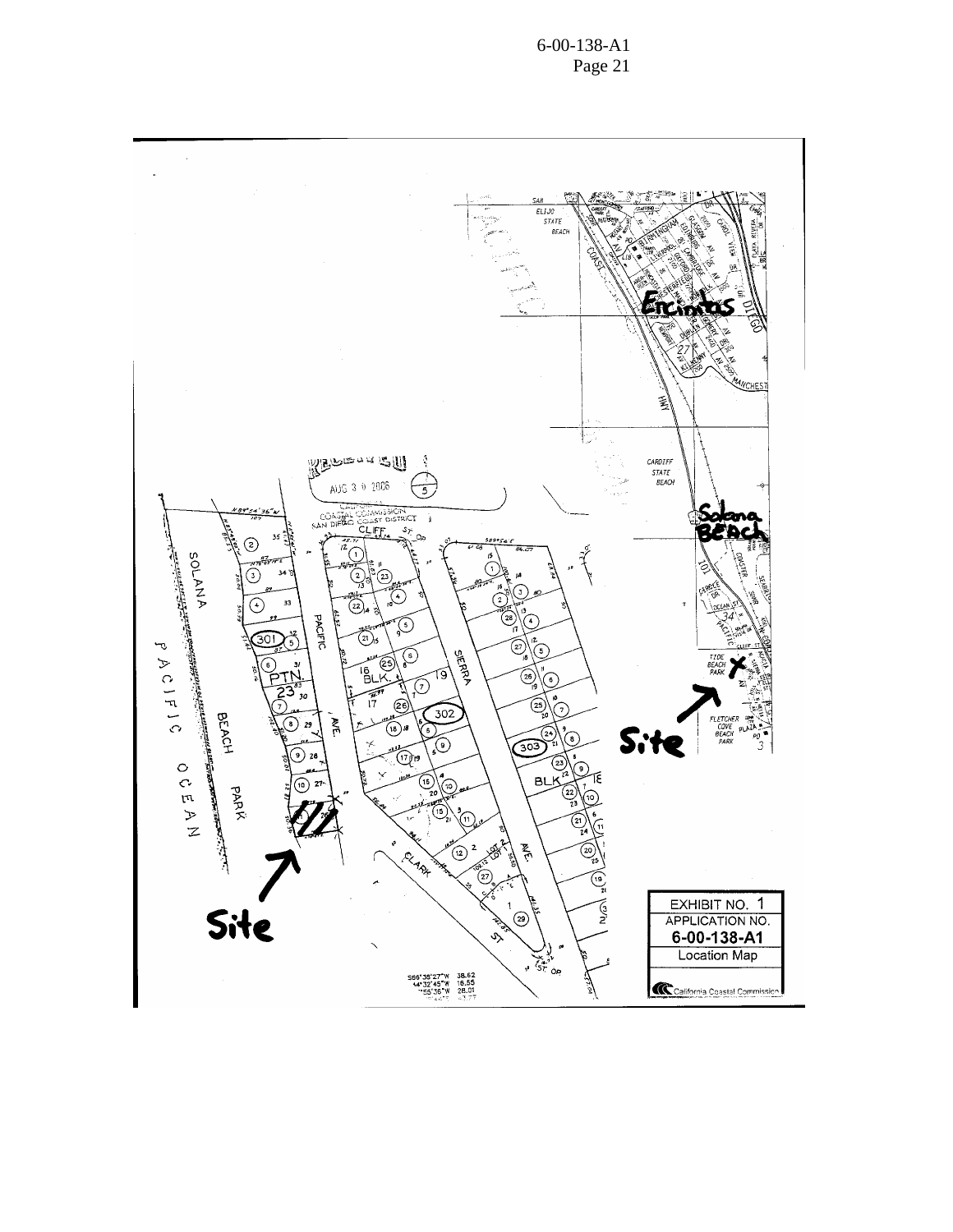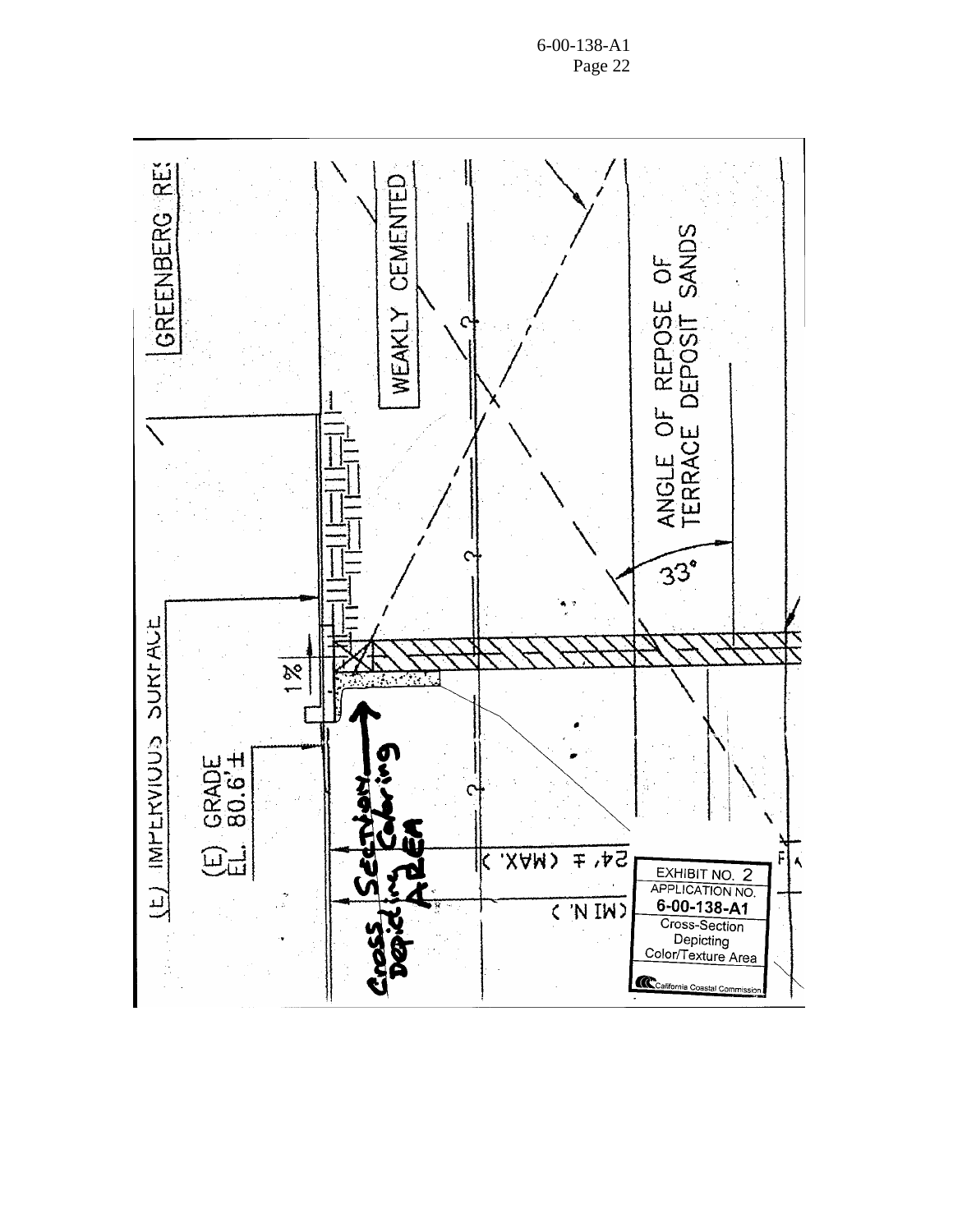